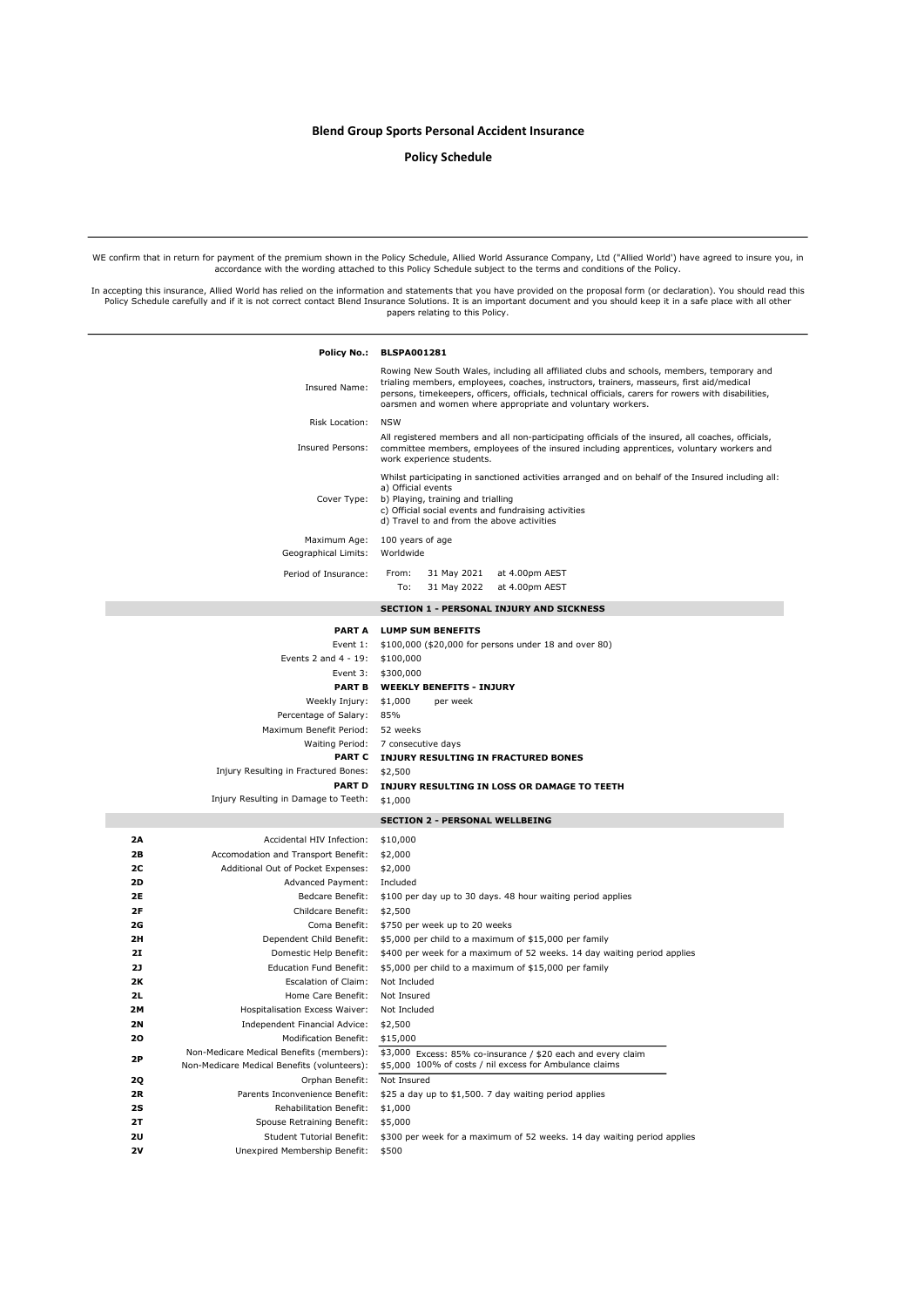#### SECTION 3 - CORPORATE PROTECTION

| 3A<br>3B<br>зс<br>3D | Corporate Image Protection: Not Insured<br>Disappearance: Included<br>Funeral Expenses: \$10,000 | Chauffeur Benefit: \$250 per week up to 6 weeks |
|----------------------|--------------------------------------------------------------------------------------------------|-------------------------------------------------|
|                      |                                                                                                  | <b>AGGREGATE LIMIT OF LIABILITY</b>             |
|                      | $(1)$ Apy Ope $(1)$ escurrence or series of escurrences: $\pm 2.000,000$                         |                                                 |

(C) Any one Period of Insurance with respect to Passive War: \$500,000 Any One (1) occurrence or series of occurrences: (B) Any one event with respect to Passive War: \$500,000

ENDORSEMENTS

1) Not Applicable.

Wording: Blend Sports Personal Accident Insurance (Blend.SGPA.0321)

#### IMPORTANT NOTICES

#### Binder Arrangement

The contract of insurance is arranged by Blend Insurance Solutions Pty Ltd (ABN 47 617 346 353, AFSL 500768) ('Blend') acting under a binding authority as agent for Allied World.

#### Your Duty of Disclosure

For Insureds who are not a natural person, before You enter into an insurance contract, You have a duty to tell Us anything that You know, or could reasonably be expected to know, may affect Our decision to insure You and on what terms.

- You have this duty until We agree to insure You You have the same duty before You renew, extend, vary or reinstate an insurance contract
- You do not need to tell Us anything that reduces the risk We insure You for; or
- is common knowledge; or We know or should know as an insurer; or
- We waive Your duty to tell Us about

<u>If You do not tell Us something:</u><br>If You do not tell Us anything You are required to tell Us, We may cancel Your contract or reduce the amount We will pay You if You make a claim, or both. If<br>Your failure to tell Us is fr

#### For Individuals:

If You are the Insured and a natural person, a different duty of disclosure to the one set out above applies to You. Please contact Your intermediary so that You<br>can be informed of the duty of disclosure that applies to Yo

Monday, 31 May 2021 IN WITNESS WHEREOF this Policy Schedule has been signed in Sydney

Chris Newing

By Chris Newing for Blend Insurance Solutions Pty Ltd as agent for Allied World.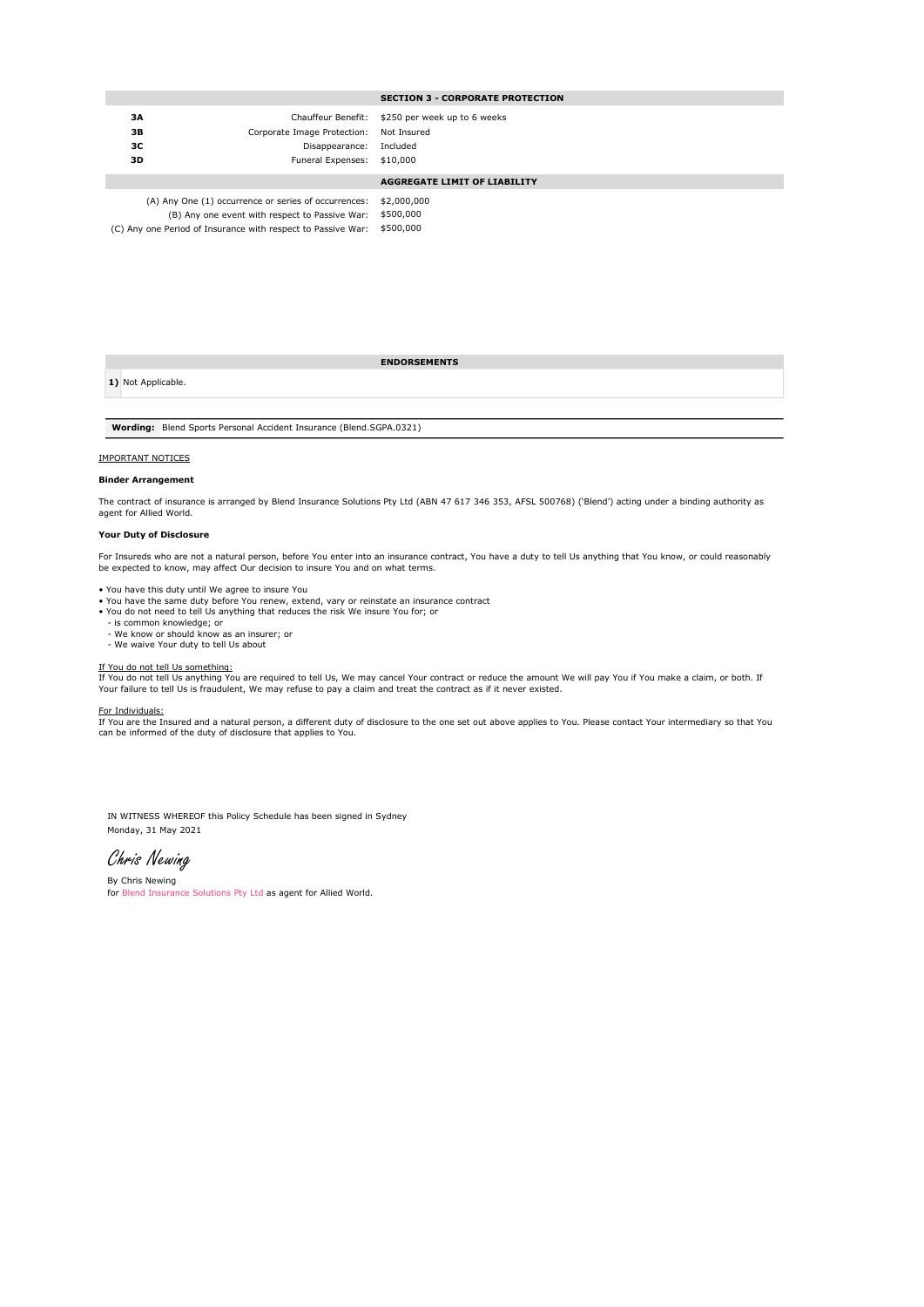

# Sports Group Personal Accident **Insurance**

PRODUCT DISCLOSURE STATEMENT

AND

POLICY WORDING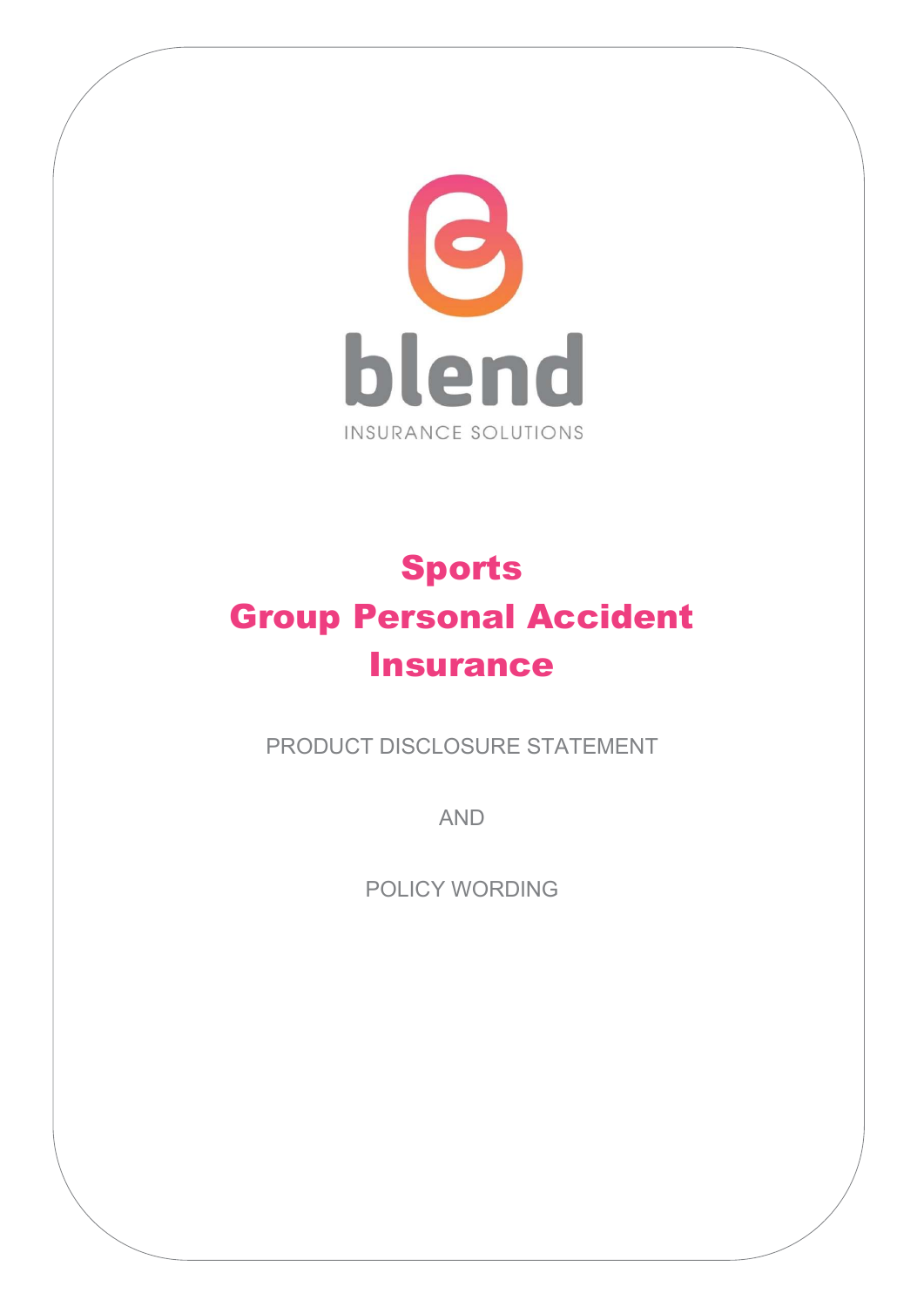## **Contents**

| Important Information                            |    |
|--------------------------------------------------|----|
| Privacy                                          | 4  |
| <b>Complaints and Dispute Resolution Process</b> | 5  |
| Summary of Benefits and Risks                    | 6  |
| <b>General Definitions</b>                       | 8  |
| <b>Policy Wording</b>                            | 10 |
| Section 1   Personal Injury                      | 10 |
| Section 2   Personal Wellbeing                   | 12 |
| Corporate Protection<br>Section 3                | 14 |
| <b>General Conditions</b>                        | 15 |
| <b>General Exclusions</b>                        | 16 |
| <b>General Provisions</b>                        | 17 |
|                                                  |    |

# Important Information

## Introduction

This Product Disclosure Statement ('PDS') contains important information about this insurance to assist in the making of a decision in relation to it.

This PDS was prepared on 15 March 2021.

## The Insurer

This Policy is underwritten by the Australian branch of Allied World Assurance Company, Ltd (ABN 54 163 304 907) of 264 George Street, Australia Square Level 21, Sydney, NSW 2000 (Phone: +61 2 8015 2500) ('Allied World' or "Us"). Allied World is authorised by the Australian Prudential Regulation Authority ('APRA') to carry on insurance business in Australia.

Allied World is not licensed to and does not provide financial product advice and its product.

### Financial Claims Scheme

In the unlikely event that Allied World becomes insolvent and is unable to meet its obligations under the Policy, a person entitled to claim may be entitled to payment under the Financial Claims Scheme. Access to the Scheme is subject to eligibility criteria. Please refer to https://www.fcs.gov.au for more information.

## Blend Insurance Solutions

Blend Insurance Solutions Pty Ltd (ABN 47 617 346 353, AFSL No. 500768) ('Blend') acts under a binding authority provided by Allied World to administer and issue policies, alterations and renewals. In all aspects of arranging this Policy, Blend acts as an agent of Allied World and not as agent for You or any Insured Person.

#### Important information about Blend's advice

Any advice Blend gives about this Policy is General Advice only. General Advice is advice that has been prepared without considering Your individual objectives, financial situation or needs. For this reason, before You act on this General Advice, You should consider the appropriateness of the General Advice having regard to Your individual objectives, financial situation and needs.

Before You make any decisions about whether to acquire this Policy, Blend recommends You read this Product Disclosure Statement.

If you have any queries in relation to this Policy, contact Blend in any of the following ways:

| Email:   | customerservice@blendinsurance.com.au           |  |
|----------|-------------------------------------------------|--|
| Website: | www.blendinsurancesolutions.com.au              |  |
| Phone    | +61 2 9158 6629                                 |  |
|          | Postal Address: Level 4, 97-99 Bathurst Street. |  |
|          | Sydney, NSW 2000                                |  |

## General Insurance Code of Practice

Blend supports the General Insurance Code of Practice. The purpose of the Code is to raise the standards of practice and service in the general insurance industry. For further information on the Code, please visit www.codeofpractice.com.au.

## Our contract with the Insured

This Policy is a contract of insurance between the Insured and Us and contains all the details of the cover that We provide.

The Policy consists of:

- the Policy Schedule;
- this PDS and Policy Wording;
- any proposal or application completed by the Insured and/or Insured Person;
- any endorsement or other document We tell You forms part of the Policy which may vary or modify the above documents.

These documents should be read together as they jointly form the contract of insurance between the Insured and Us.

## Group Insurance Policy

An Insured Person's access to this Policy is solely by reason of the statutory operation of Section 48 of the Insurance Contracts Act 1984 (Cth). An Insured Person is not a contracting insured and does not enter into any agreement with Us.

An Insured Person's access to cover:

- begins from the time the relevant person meets the criteria specified in the Policy Schedule and becomes an Insured Person; and
- 2. ends at the earliest of the following events:
	- a. when the relevant person no longer meets the criteria specified in the Policy Schedule for an Insured Person; or
	- **b.** at the end of the Period of Insurance; or when the Policy is cancelled by Us or the Insured;
- 3. Cover in respect to an Insured Person's Spouse/Partner and/or Dependent Children will end on the earlier of:
	- a. the date insurance cover in respect of the Insured Person is terminated in accordance with the above; or
	- **b.** the date such Spouse/Partner and/or Dependent Children ceases to be a Spouse/Partner and/or Dependent Children.

If an Insured Person makes a claim under the Policy, then such person will have the same obligations to Us as if they were the Insured and We will have the same rights against the Insured Person as We would have against the Insured.

The Insured must ensure that a copy of this PDS is made available to each Insured Person.

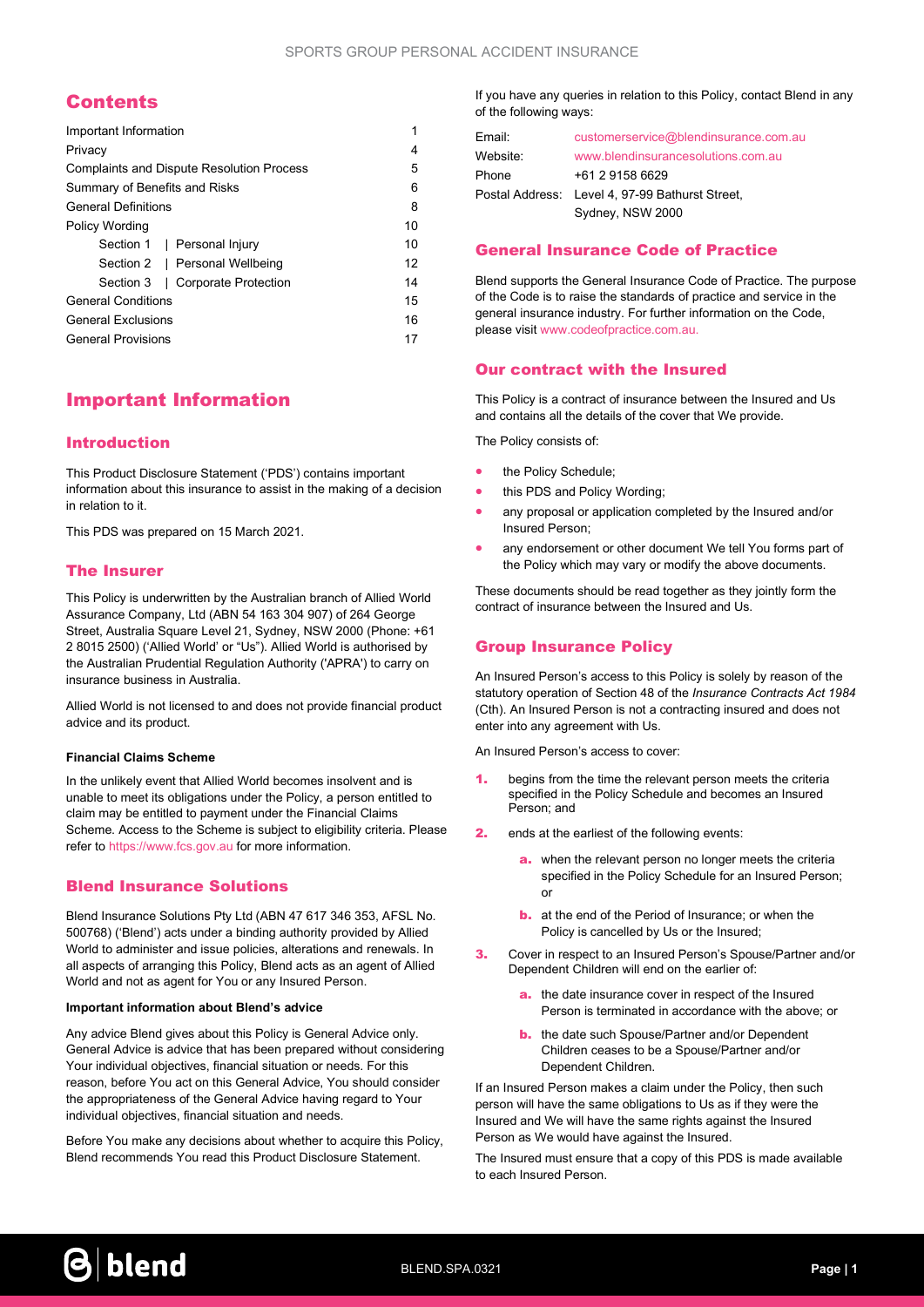## Duty of Disclosure

If You are not a natural person, before You enter into an insurance contract, You have a duty to tell Us anything that You know, or could reasonably be expected to know, may affect Our decision to insure You and on what terms.

- You have this duty until We agree to insure You
- You have the same duty before You renew, extend, vary or reinstate an insurance contract
- You do not need to tell Us anything that reduces the risk We insure You for; or
	- is common knowledge; or
	- We know or should know as an insurer; or
	- We waive Your duty to tell Us about.

#### If You do not tell Us something

If You do not tell Us anything You are required to tell Us, We may cancel Your contract or reduce the amount We will pay You if You make a claim, or both.

If Your failure to tell Us is fraudulent, We may refuse to pay a claim and treat the contract as if it never existed.

## For Individuals

If You are the Insured and a natural person, a different duty of disclosure to the one set out above applies to You. Please contact Your intermediary so that You can be informed of the duty of disclosure that applies to You.

## The Cost of the Policy and Paying for the **Insurance**

#### Premium

All cover is subject to the payment of Premium and the terms, conditions, exclusions and provisions of this Policy.

The Premium payable by You will be shown in Your Policy Schedule. The Premium is calculated taking into consideration a number of risk factors including the sporting activities and ages of the Insured Persons, the Waiting Period chosen, the sums insured and Your previous insurance history.

Premiums are subject to government charges, taxes and levies where applicable. They can include GST, stamp duty, and any other charges.

#### Non-Payment of Premium

If the Insured fails to pay the Premium within the period of time stipulated in the quotation or within 120 days of inception of the policy, whichever occurs first, ("the due date") or if the payment method is dishonoured and therefore We have not received the payment by the due date, We will have the right to cancel the Policy. Unless We tell the Insured, any payment reminder We send does not change the expiry of the cover or the due date of the Premium.

#### Other costs, fees and charges

Other costs, fees and charges which may be applicable to the purchase of this Policy include:

Commission: Blend may receive a commission payment from Us when the Policy is issued, varied or renewed. For details of the relevant commission paid, please refer to the Policy Schedule, the Financial Services Guide or contact Blend directly.

Agency Fee: An agency fee may be charged by Blend for administration and compliance costs associated with Blend's role in the distribution of this product. This agency fee is in addition to the Premium and is noted separately in the tax invoice issued. The agency fee is not refundable in the event of cancellation unless the Policy is cancelled within the cooling-off period or is a full-term cancellation. For details of the agency fee payable, please refer to the Financial Services Guide or contact Blend directly.

#### Instalment Policies

Where We have agreed that you may pay Your Premium by instalments there are special conditions which apply to Your Policy.

If You have not paid Your Premium instalment by the due date without reasonable and/or justifiable cause, We may do the following:

- Cancel Your Policy if any Premium instalment is unpaid for one month or more;
- In the event of a claim, not pay for any benefits You may be entitled to if an instalment is more than 14 days overdue;
- If an instalment is less than 14 days overdue, deduct the overdue amount from any claim settlement;
- For claims, deduct all outstanding Premium instalments which are unpaid from the settlement amount.

You are responsible for any bank fees or charges imposed or associated with lack of sufficient funds in Your account.

If You are renewing Your Policy and You paid Your previous Policy by instalments, We will continue to deduct instalments for Your renewed Policy, unless You tell Us otherwise.

## Taxation Implications

For the purposes of the below provisions for Taxation Implications, the use of:

- 'We', 'Us', and 'Our' includes Blend;
- 'You' and 'Your' means the Insured and the Insured Person (insofar as applicable).

The following taxation information is only a guide. Your individual circumstances will be important to and may affect the tax treatment of any Premiums You pay or benefits You receive. You should consult Your tax adviser regarding Your individual circumstances.

#### Income Tax

Generally, if You are entitled to receive weekly benefits, the Premium You pay may be tax deductible. Premiums may also be tax deductible if You have taken out Your Policy for a revenue purpose.

Generally, if You receive weekly benefits as noted above, these benefits may be assessable to You and subject to tax at Your marginal income tax rate. However, lump sum amounts that You receive are generally not taxable provided certain conditions are met.

Pay As You Go Withholding Taxes ('PAYGW') may be withheld from any payments to You deemed to be taxable income in Your hands in accordance with the Income Tax Assessment Act 1997.  $(Cth)$ 

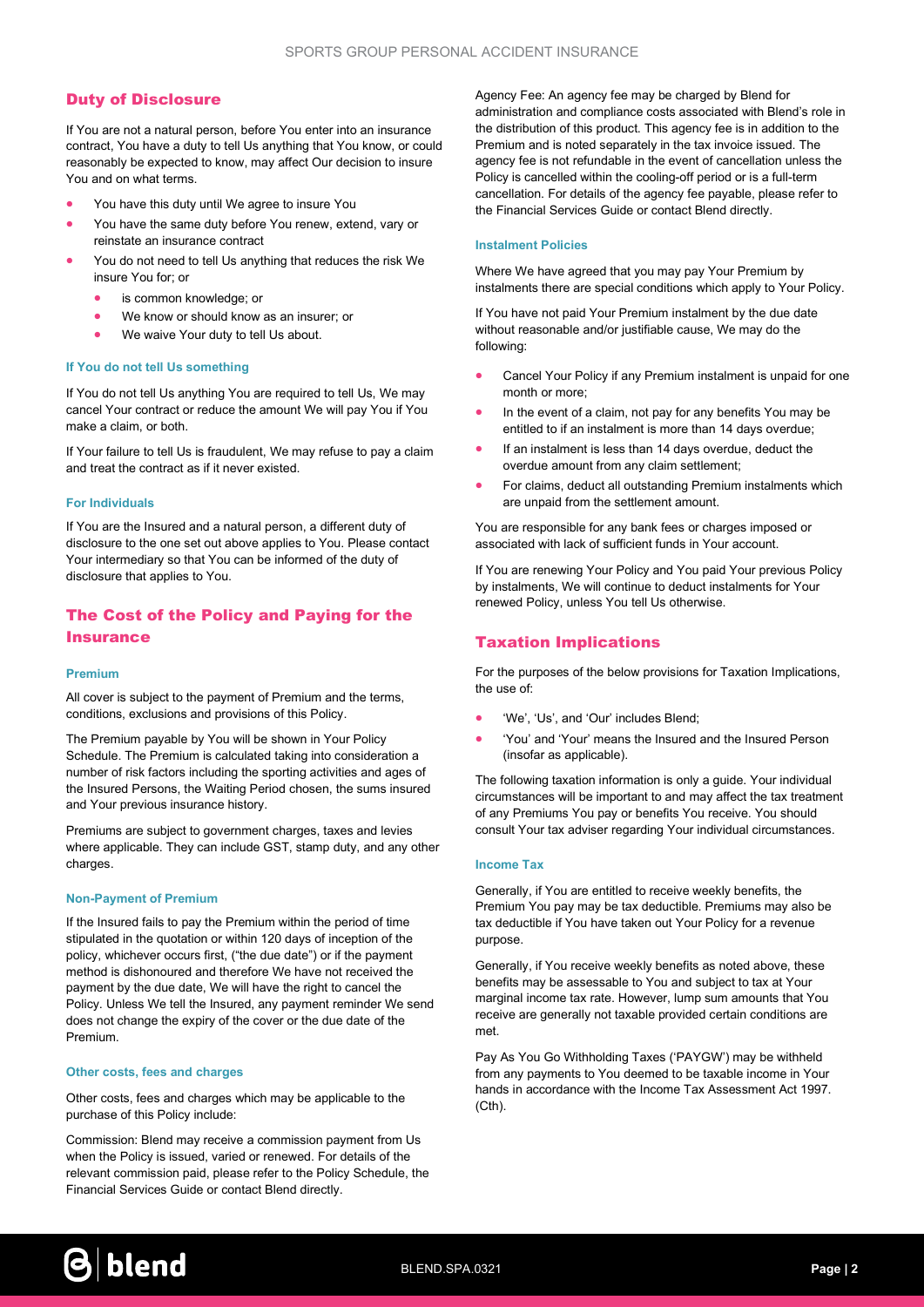#### Goods and Services Tax

Generally, You will not be required to pay Goods and Services Tax (GST) on any benefits You receive under Your Policy. However, You must advise Us if You are entitled to claim an input tax credit in relation to any GST payable on Your Premium and the extent of that entitlement. If You do not provide this information to Us, You may be liable to pay an amount of GST on benefits You receive.

If You are registered for GST, any payment We make may be reduced by the amount of any input tax credit You or another person are entitled to for those expenses.

## Cooling–Off Period

There is a twenty-one (21) day cooling-off period. If the Insured wishes to cancel the Policy, the Insured can cancel it by contacting Blend in writing within twenty-one (21) days of its date of issue.

We will refund all the Premium (and Agency Fee if applicable) paid less any non-refundable government charges, taxes and levies that We have paid.

The Insured cannot exercise this right if the Insured has made a claim under the insurance during the cooling-off period.

Even after this cooling-off period ends, You still have cancellation rights. See General Provisions.

## Receiving Your Policy Documents

You will receive the Policy documents:

- electronically, including but not limited to email; or
- by post.

If the Insured tells Blend to send the Policy documents electronically, Blend will send them to the email address that the Insured has provided. This will continue until the Insured tells Blend otherwise or until Blend advises that this method is no longer suitable. Each electronic communication will be deemed to be received by the Insured twenty-four (24) hours after it leaves Blend's information system. If the Insured does not tell Blend to send the Policy documents electronically, the Policy documents will be sent to the mailing address that the Insured has provided.

The Insured is responsible for ensuring that the email and other contact details that Blend has are up to date. Please contact Blend to change any email or other contact details.

## Updating the Policy

We will not make any material change to the Policy after the start of the Period of Insurance. Where a change is made to the Policy We will issue the Insured with new Policy documents or other compliant document to update the relevant information except in limited cases.

A paper copy of any updated information is available to the Insured at no cost by contacting Blend.

## Renewal Procedure

Before this Policy expires, We will advise the Insured whether We intend to offer renewal and if so on what terms. It is important to check the terms of any renewal before renewing to ensure that the details are correct.

## How to Make a Claim

The Insured must notify Corporate Services Network ("CSN") as soon as reasonably possible but in any event no later than within thirty (30) days of an event that is likely to give rise to a claim. A failure to furnish Us with notice within the time provided in the Policy will not invalidate any claim but We may reduce Our liability under the Policy to the extent to which We have suffered any prejudice due to such failure.

Once notified of a claim, CSN will provide the Insured with claim forms. The Insured must fully complete and return the claim forms to CSN together with such other information and documentation that We require in order to consider the claim. This information can include health certificates, medical practitioners' reports, employer reports and related evidence of the claim.

You can notify an event and/or claim by sending notice to:

Corporate Services Network,

| Email:   | claims@csnet.com.au |  |
|----------|---------------------|--|
| Phone:   | +61 2 8256 1770     |  |
| Address: | GPO BOX 4276.       |  |
|          | Sydney, NSW 2001    |  |

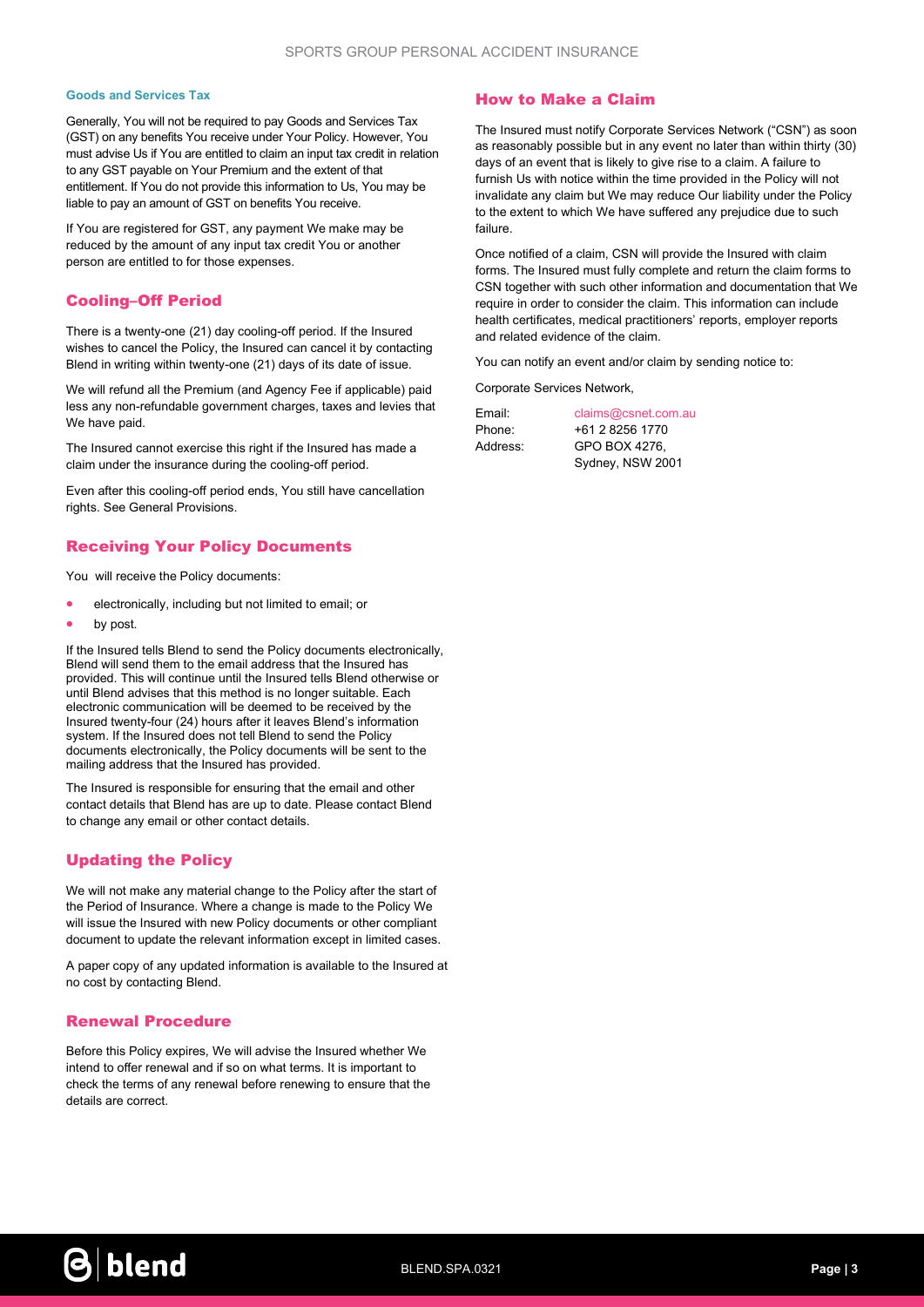## Privacy Statement

- a. In this Privacy Statement the use of:'We', 'Us' and 'Our' means Allied World and Blend
- **b.** 'You' and 'Your' means the Insured and Insured Person;

unless specified otherwise.

We are committed to protecting Your privacy. We are bound by the obligations of the Privacy Act 1988 (Cth). This sets out basic standards relating to the collection, use, storage and disclosure of personal information.

The primary purpose for Our collection, use, storage and disclosure of Your personal information is to enable Us to provide insurance services to You.

We need to collect, use and disclose Your personal information (which may include sensitive information) to consider Your application for insurance and to provide the cover You have chosen, administer the insurance and assess any claim. You can choose not to provide Us with some of the details or all Your personal information, but this may affect Our ability to provide the cover, administer the insurance or assess a claim.

We may disclose the personal information We collect to third parties who assist Us in providing the above services, such as related entities, distributors, agents, insurers, reinsurers and service providers. Some of these third parties may be located outside of Australia, for example Singapore or the United Kingdom. In all instances where personal information may be disclosed to third parties who may be located overseas, We will take reasonable measures to ensure that the overseas recipient holds and uses Your personal information in accordance with the consent provided by You and in accordance with Our obligations under the Privacy Act 1988  $(Cth)$ 

Personal Information will be obtained from individuals directly where possible and practicable to do so. Sometimes it may be collected indirectly (e.g. from Your insurance intermediary or co-insureds).

If You provide personal information for another person You represent to Us that:

- You have the authority from them to do so and it is as if they provided it to Us;
- You have made them aware that You will or may provide their personal information to Us, the types of third parties We may provide it to, the relevant purposes We and the third parties We disclose it to will use it for, and how they can access it. If it is sensitive information We rely on You to have obtained their consent on these matters. If You have not done or will not do either of these things, You must tell Us before You provide the relevant information.

You are entitled to access Your personal information and request correction if required.

By providing Us with Your personal information, You consent to Our collection, use and disclosure, as well as outlined above and in accordance with Allied World's and Blend's Privacy Policies.

This consent remains valid unless You alter or revoke it by giving written notice to Allied World's and Blend's Privacy Officer. Should You wish to withdraw Your consent, We may not be able to provide insurance services to You.

Allied World's Privacy Policy contains information on the kinds of personal information Allied World collects and holds, how Allied World does so and the purposes for which Allied World collects, holds, and discloses personal information. It also contains information on how Allied World can access Your personal information, how You can seek correction of such information or make a privacy related complaint and when Allied World is likely to disclose personal information to third parties and overseas recipients, including the countries in which Allied World is likely located.

You can download a copy of Allied World's Privacy Policy by visiting http://www.alliedworldinsurance.com/australia or request a copy to be sent to You by calling (02) 8015 2500.

Blend's Privacy Policy sets out how:

- Blend protects Your personal information;
- You may access Your personal information;
- You may correct Your personal information held by Us;
- You may complain about a breach of the Privacy Act 1988 (Cth) or Australian Privacy Principles and how Blend will deal with such a complaint.

If You would like additional information about privacy or would like to obtain a copy of the Privacy Policy, please contact Blend's Privacy Officer by:

Email: privacy@blendinsurance.com.au

Phone: +61 2 9307 6656 Postal Address: PO Box A2016, Sydney South, NSW 1235

You can download a copy of Blend's Privacy Policy by visiting www.blendinsurancesolutions.com.au.

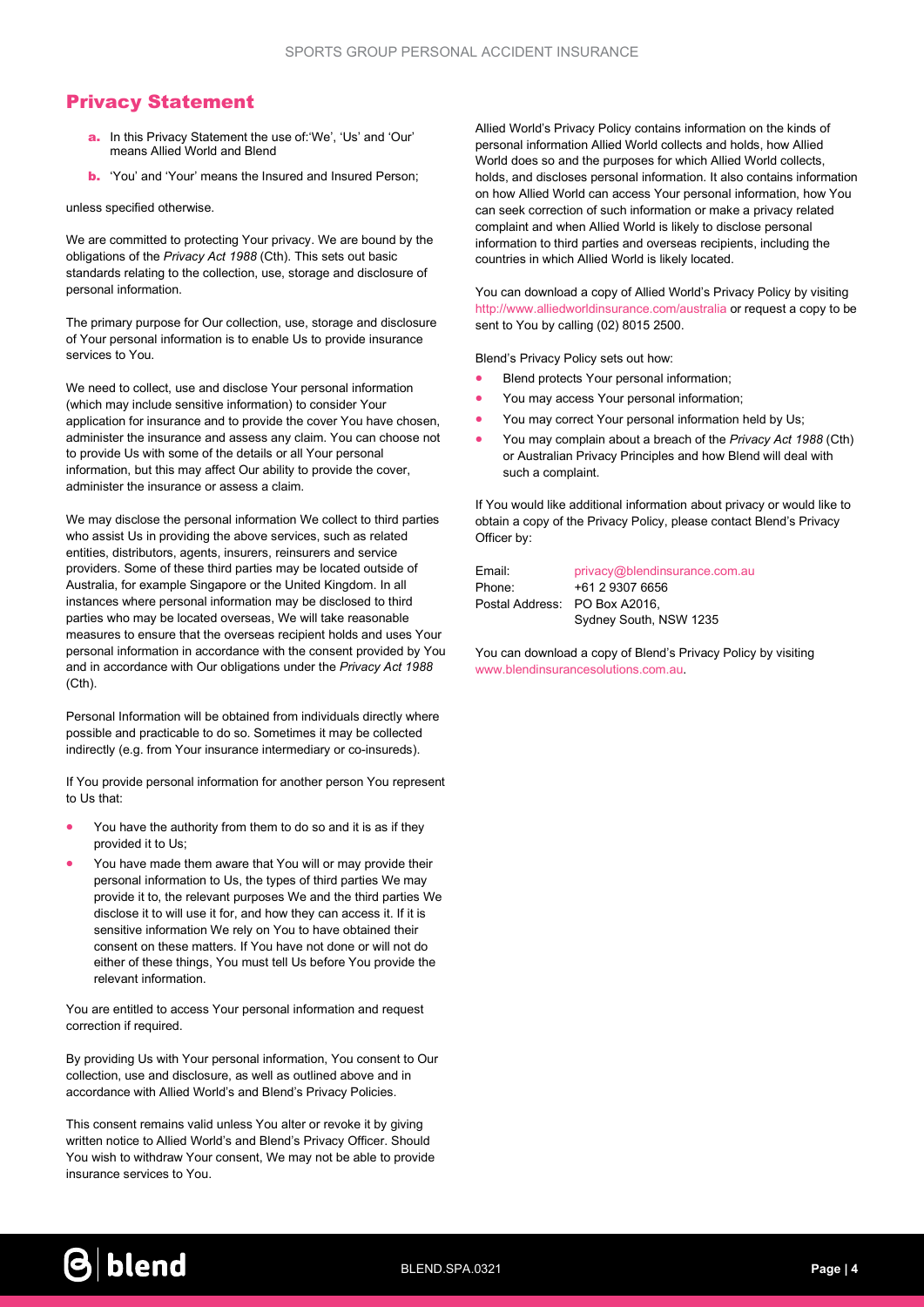## Complaints and Dispute Resolution

## Process

Blend and Allied World are committed to meeting and exceeding clients' expectations whenever possible and would like to know if Your expectations have not been met. You are entitled to make a complaint about any aspect of your relationship with Blend or Allied World including the conduct of its agents and authorised representatives. Blend and Allied World will attempt, in good faith, to resolve any complaint /dispute in a fair, transparent and timely manner.

What is a complaint: A complaint is an expression of dissatisfaction relating to our products or services or our complaints handling process itself, where a response or resolution is explicitly or implicitly expected

#### Stage 1 – Internal Dispute Resolution

#### What to do if you have a complaint

Complaints should be referred by either email, telephone or mail to Blend:

| Email: | feedback@blendinsurance.com.au                          |
|--------|---------------------------------------------------------|
| Phone: | 61 2 9307 6653                                          |
|        | Postal Address: Blend Complaints Officer, PO Box A2016, |
|        | Sydney South, NSW 1235                                  |

To allow Blend to consider Your complaint, the following information needs to be provided (where available):

- Name, address, email and telephone number of the policyholder;
- Policy number, claim number and product type;
- Name and address of the insurance intermediary through whom the policy was obtained;
- An explanation of the situation that led to the complaint; and
- Copies of any supporting documentation You believe may assist Blend in addressing Your complaint properly.

#### How Blend handles Your complaint

Blend aims to acknowledge receipt of Your complaint by either telephone, email or letter within 2 business days and advise the name and contact details of the employee assigned to liaise with you.

Blend will respond to your complaint in writing within 15 business days of first being notified of the complaint, provided that Blend has all the necessary information and has completed any necessary investigations.

#### Stage 2 - Internal Dispute Resolution

If Blend's Stage 1 decision does not resolve Your complaint to Your satisfaction, You may advise Blend that You wish to escalate Your complaint to Stage 2.

Your complaint will be reviewed by members of Blend's internal dispute resolution panel (which includes representation from Allied World) who are independent of the person(s) whose decisions or conduct is the subject of the complaint, or who was involved in the Stage 1 decisions (where applicable). Blend will keep You informed about the progress of the review at least every 10 business days.

Blend will respond in writing within 15 days of the date You advise that You wish to proceed to Stage 2, provided all the necessary information has been provided and any investigation required has been completed.

If Blend cannot respond within 15 business days, Blend will let You know as soon as reasonably practicable within that timeframe and agree a reasonable alternative timetable with You. If an alternate timetable cannot be agreed, Blend will advise You of Your right to take Your complaint to the Australian Financial Complaints Authority where applicable.

#### Stage 3 - External Dispute Process

If Blend's decision at Stage 2 does not resolve Your complaint to Your satisfaction, or if Blend has not resolved Your complaint within 45 calendar days of the date Blend first receives Your complaint, You may refer Your complaint to the Australian Financial Complaints Authority (AFCA) depending on eligibility relating to Your Policy.

Australian Financial Complaints Authority contact details are:

| Phone:   | 1800 931 678                                                    |
|----------|-----------------------------------------------------------------|
| Email:   | info@afca.org.au                                                |
|          | Postal Address: Australian Financial Complaints Authority - GPO |
|          | Box 3. Melbourne VIC 3001                                       |
| Website: | www.afca.org.au                                                 |
|          |                                                                 |

You can access Blend's full complaints process at www.blendinsurancesolutions.com.au or request a hard copy.

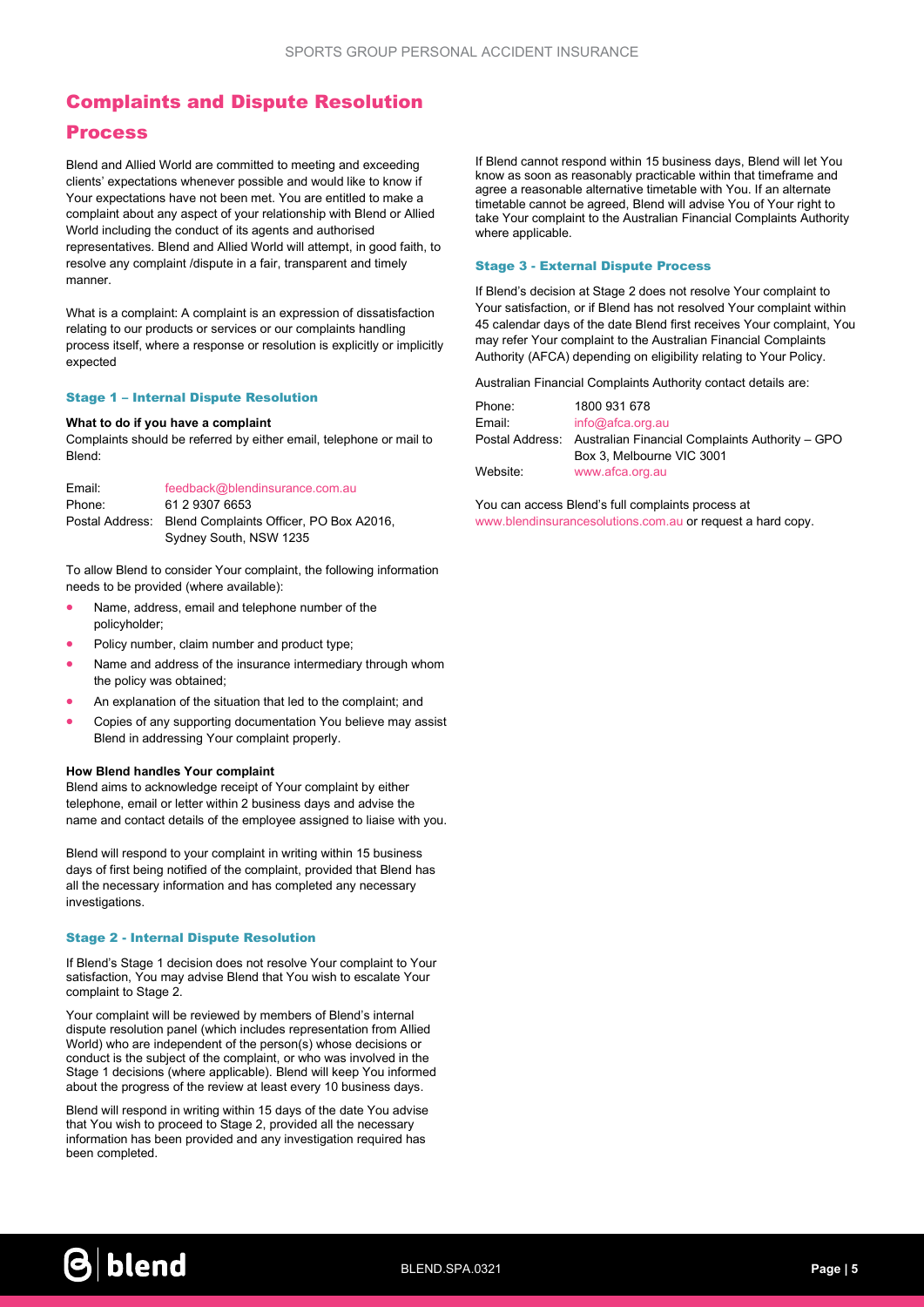## Summary of Benefits and Risks

This is a general summary only and does not form part of the Policy and cannot be relied on as a full description of the cover provided.

Please refer to the relevant sections of the Policy and Your Policy Schedule for full benefit details and applicable terms, limitations, conditions and exclusions.

## What the Policy covers

Note that You only have cover for the benefits listed below if specified as applicable in Your Policy Schedule.

| <b>Accidental Permanent Total</b><br><b>Disablement</b>                                                                                                                                                                                   | Lump sum Accidental Permanent Total Disablement benefit – one hundred (100%) percent of the<br>amount shown in the Policy Schedule.                                                                                                                                                                                                                                                                                                                                                                                                                                                                             |  |
|-------------------------------------------------------------------------------------------------------------------------------------------------------------------------------------------------------------------------------------------|-----------------------------------------------------------------------------------------------------------------------------------------------------------------------------------------------------------------------------------------------------------------------------------------------------------------------------------------------------------------------------------------------------------------------------------------------------------------------------------------------------------------------------------------------------------------------------------------------------------------|--|
| <b>Accidental Death</b>                                                                                                                                                                                                                   | Lump sum Accidental Death benefit – one hundred (100%) percent of the amount shown in the<br>Policy Schedule.                                                                                                                                                                                                                                                                                                                                                                                                                                                                                                   |  |
| <b>Temporary Total and</b><br>Weekly disablement benefits as a result of Injury for Temporary Total Disablement and Temporary<br><b>Temporary Partial Disablement</b><br>Partial Disablement as shown in the Policy Schedule.<br>benefits |                                                                                                                                                                                                                                                                                                                                                                                                                                                                                                                                                                                                                 |  |
| <b>Broken Bones and loss or</b><br>damage to Teeth                                                                                                                                                                                        | Lump sum benefit - % of the amount shown in the Policy Schedule.                                                                                                                                                                                                                                                                                                                                                                                                                                                                                                                                                |  |
| <b>Weekly benefits</b>                                                                                                                                                                                                                    | Weekly benefits are payable for up to a maximum period as specified in the Policy Schedule.                                                                                                                                                                                                                                                                                                                                                                                                                                                                                                                     |  |
| <b>Personal Wellbeing</b>                                                                                                                                                                                                                 | Accidental HIV Infection Benefit, Accommodation and Transport Benefit, Additional Out Of Pocket<br>Expenses, Advanced Payment, Bedcare Benefit, Childcare Benefit, Coma Benefit, Dependent Child<br>Benefit, Domestic Help Benefit, Education Fund Benefit, Escalation of Claim Benefit, Home Care<br>Benefit, Hospitalisation Waiting Period Waiver, Independent Financial Advice, Modification Benefit,<br>Non-Medicare Medical Benefit, Orphan Benefit, Parents Inconvenience Benefit, Rehabilitation<br>Benefit, Spouse/Partner Retraining Benefit, Student Tutorial Benefit, Unexpired Membership Benefit. |  |
| <b>Corporate Protection</b>                                                                                                                                                                                                               | Chauffeur Benefit, Corporate Image Protection, Disappearance, Funeral Expenses.                                                                                                                                                                                                                                                                                                                                                                                                                                                                                                                                 |  |

#### What the Policy doesn't cover

No benefits are payable under the Policy where the Injury:

 $\mathbb{R}^2$ 

| War, Civil War                                                                                                                                                          | Occurs as a result of War, Civil War or warlike operations, civil unrest or political unrest except Passive<br>War.                                                                                                                                                   |  |  |
|-------------------------------------------------------------------------------------------------------------------------------------------------------------------------|-----------------------------------------------------------------------------------------------------------------------------------------------------------------------------------------------------------------------------------------------------------------------|--|--|
| Epidemic or pandemic                                                                                                                                                    | Occurs as a result of epidemic or pandemic (as announced by the government of Australia or the World<br>Health Organization) in existence before commencing travel outside Australia or announced by the<br>government of Australia or the World Health Organization. |  |  |
| <b>Professional Sports</b>                                                                                                                                              | Results from the Insured Person taking part in, participating or training for professional sport of any kind,<br>or the sport where the Insured Person earns majority of their income.                                                                                |  |  |
| Results from engaging in air travel or aerial activities except where the Insured Person is travelling as a<br>Air travel<br>passenger in a properly licensed aircraft. |                                                                                                                                                                                                                                                                       |  |  |
| Is deliberately self-inflicted or intentionally caused by the Insured Person.<br>Intentional or self-inflicted                                                          |                                                                                                                                                                                                                                                                       |  |  |
| Results from a criminal act committed by the Insured Person or any other beneficiary of the benefits<br><b>Criminal acts</b><br>under this insurance.                   |                                                                                                                                                                                                                                                                       |  |  |
| <b>Maximum Age</b>                                                                                                                                                      | Occurs after the Insured Person reaches the Maximum Age.                                                                                                                                                                                                              |  |  |
| <b>Sickness and Pre-Existing</b><br><b>Medical Conditions</b>                                                                                                           | Results from Sickness or Pre-Existing Medical Conditions as defined.                                                                                                                                                                                                  |  |  |
| <b>Sexually transmitted</b><br>diseases, AIDS/HIV                                                                                                                       | Is a sexually transmitted disease, A.I.D.S or H.I.V infection except to the extent that it is covered under<br>Section 2 - Personal Wellbeing - Accidental HIV Infection.                                                                                             |  |  |
| Nuclear exposure or<br>radioactivity                                                                                                                                    | Occurs as a result of the use, existence or escape of nuclear weapons material or ionising radiation<br>from or contamination by radioactivity from any nuclear waste from the combustion of nuclear fuel.                                                            |  |  |
| <b>Health Insurance Act</b>                                                                                                                                             | Contravention of the Health Insurance Act 1973 (Cth), the Private Health Insurance Act 2007 (Cth) or<br>the National Health Act 1953 (Cth).                                                                                                                           |  |  |

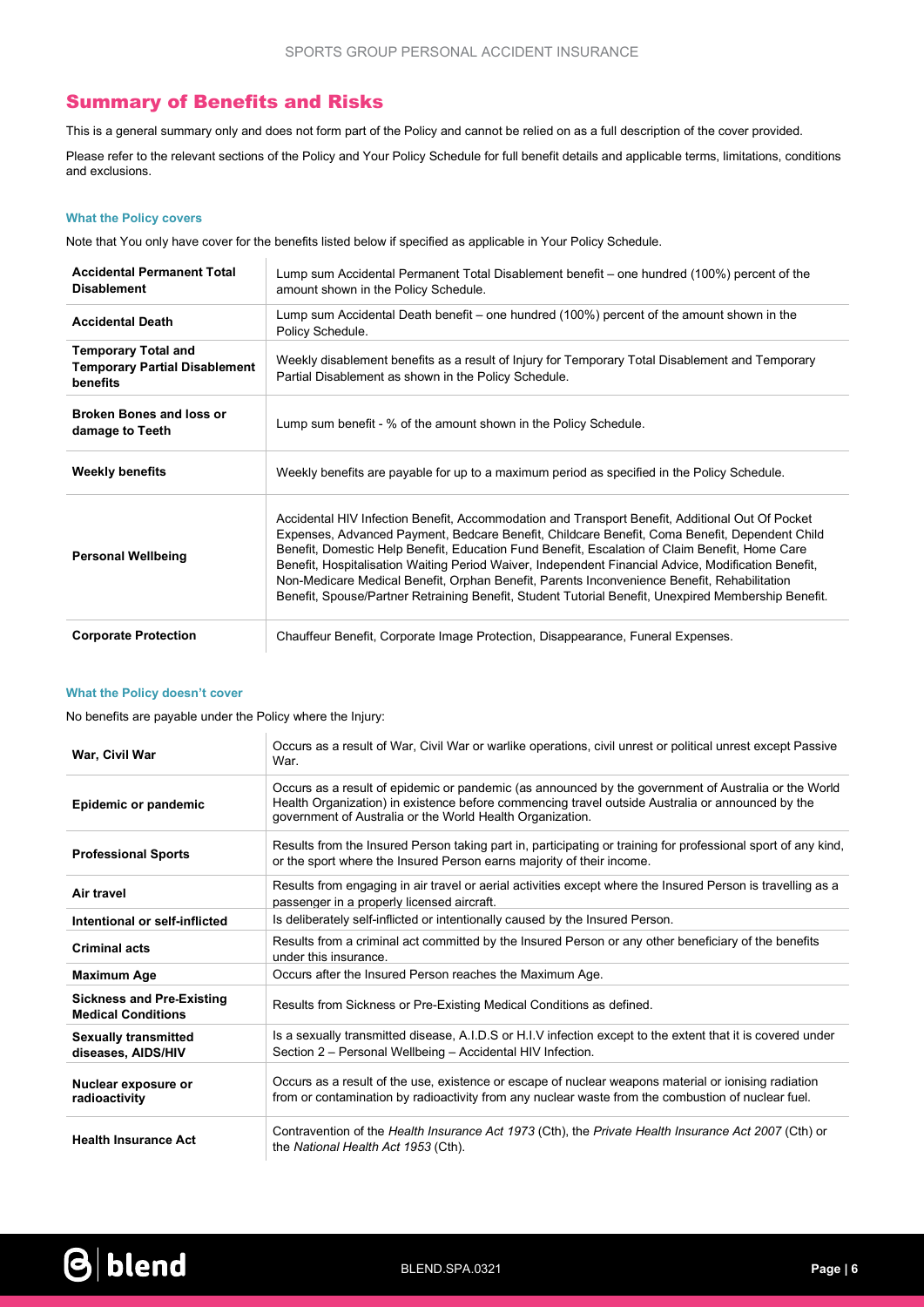| When can Weekly Benefits be reduced or not paid |  |  |  |
|-------------------------------------------------|--|--|--|
|-------------------------------------------------|--|--|--|

| <b>Lump Sum Benefits</b>                        | No benefit shall be payable for more than one (1) condition in respect of the same Injury, in which case<br>the highest benefit will be payable.          |  |  |
|-------------------------------------------------|-----------------------------------------------------------------------------------------------------------------------------------------------------------|--|--|
| <b>Waiting Period</b>                           | No weekly benefits are payable for disablement during the Waiting Period stated in the Policy Schedule.                                                   |  |  |
| Beyond the maximum benefit<br>period            | As specified on the Policy Schedule, in respect to any one (1) Injury.                                                                                    |  |  |
| Able to return to work in a<br>reduced capacity | Weekly benefits will be reduced to twenty-five percent (25%) if the Insured Person is able to return to<br>work with the Insured but elects not to do so. |  |  |
| Fit to return to work                           | Weekly benefits will cease once the Insured Person is deemed fit to return to work by a Doctor.                                                           |  |  |
| <b>Death</b>                                    | Weekly and other benefits will cease when the Insured Person dies.                                                                                        |  |  |
|                                                 |                                                                                                                                                           |  |  |

Failure to follow medical advice If the Insured Person fails to follow the advice of or undertake the recommended treatment by a Doctor for the current disability.

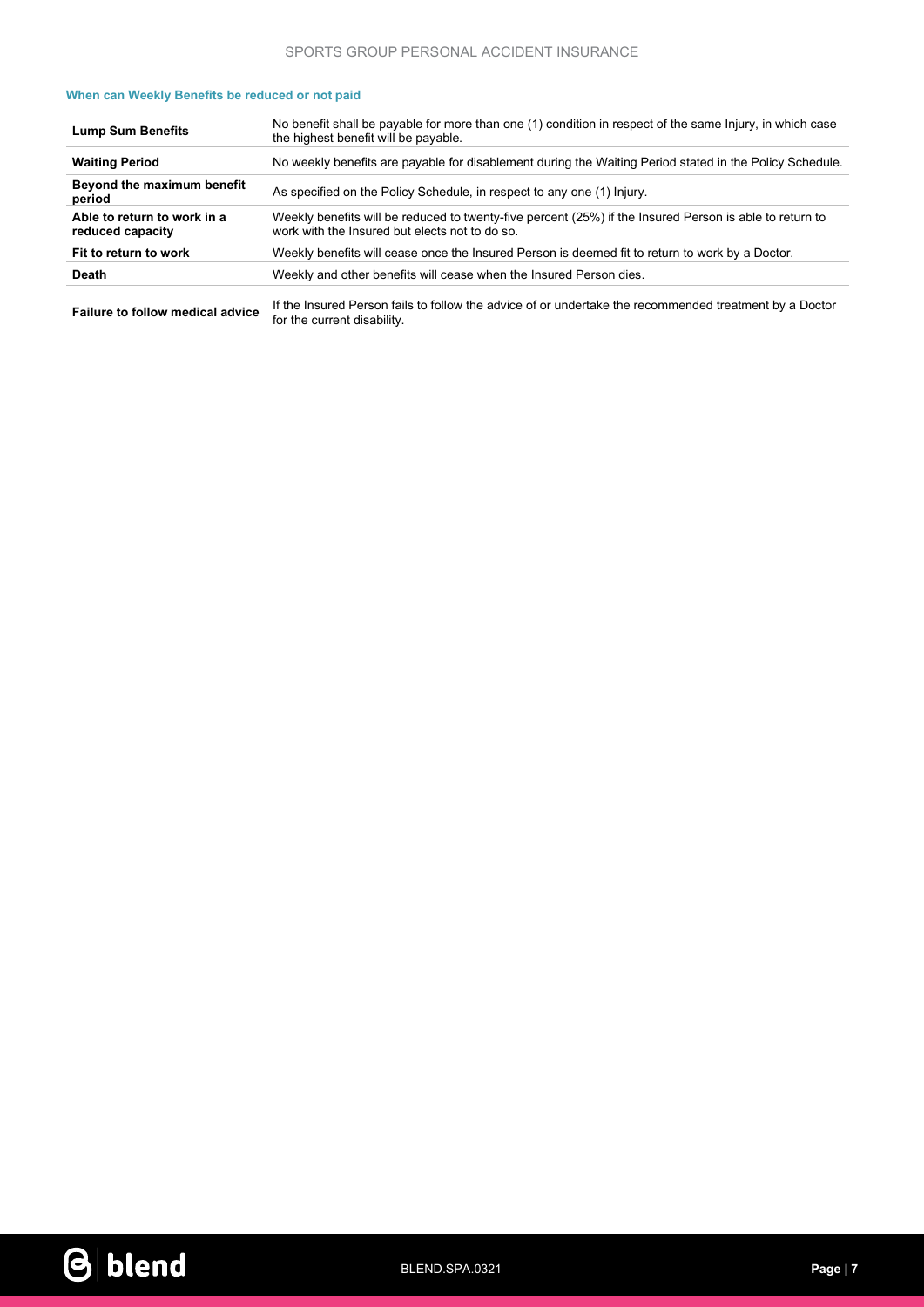## General Definitions

For the PDS and Policy, the following important definitions apply. Any word or expression to which a specific meaning has been given in any part of this document shall bear this meaning wherever it begins with a capital letter.

Accident means an incident that happens unexpectedly and unintentionally resulting in an Injury.

Accidental Death means the death of an Insured Person as a result of an Accident.

Civil War means a state of armed opposition, whether declared or not, between two or more parties belonging to the same country where the opposing parties are of different ethnic, religious or ideological groups, including armed rebellion, revolution, sedition, insurrection, civil unrest, coup d'état and the consequences of martial law.

Complete Fracture means a fracture in which the bone is broken completely across and no connection is left between the pieces.

Dependent Child/Children means an Insured Person's and/or their Spouse/Partner's unmarried dependent children (including step or legally adopted children) as long as they are under nineteen (19) years of age, or under twenty-five (25) years of age while they are full-time students at an accredited institution of higher learning and in either case, primarily dependent on the Insured Person for maintenance and support. It also means the Insured Person's and/or Spouse/Partner's unmarried children over nineteen (19) years of age who are physically or mentally incapable of self-support.

Disappearance means a body has not been found within twelve (12) months after the date of that Disappearance, and sufficient evidence is produced to Our satisfaction that leads inevitably to the conclusions that the Insured Person sustained an Injury and that such an Injury caused the Insured Person's death.

Doctor means a person legally qualified and registered to practice medicine in Australia and who is a person other than the Insured Person, their relatives, business partners, shareholders or employees. Chiropractors, physiotherapists and alternative therapy providers are not regarded as a Doctor.

Domestic Duties means the usual and ordinary Domestic Duties undertaken by someone as a homemaker and could include child-minding and home help services.

Event(s) means the Event(s) described in the relevant Table of Events in this document.

Finger(s), Thumb(s) or Toe(s) means the digits of a Hand or Foot.

Foot means the entire Foot below the ankle.

Hairline Fracture means mere cracks in the bone.

Hand means the entire Hand below the wrist.

**Injury** means a physical bodily injury resulting from an Accident which occurs during the Period of Insurance and is not a Sickness and which:

- results in any of the Events set out in the Table of Events shown under Section 1 – Personal Injury – Parts A, B, C, and/or d within twelve (12) months of the Accident; and
- **b.** results solely and independently from:
	- i. the Accident; and/or
	- ii. Sickness directly resulting from medical or surgical treatment rendered necessary by the Accident; and
	- iii. may include an Injury caused by an Insured Person being directly and unavoidably exposed to the elements as a result of an Accident.

Insured means the Insured specified in the Policy Schedule as the Insured.

Insured Person means such person or persons as described in the Policy Schedule, who are nominated by the Insured for insurance under this Policy and with respect to whom Premium has been paid or agreed to be paid. An Insured Person is a person that is legally entitled to claim under the Policy by reason of the operation of Section 48 of the *Insurance Contracts Act 1984* (Cth) and no other basis.

Limb(s) means the entire Limb between the shoulder and wrist or between the hip and ankle.

Loss means in connection with:

- **a.** a Limb, Permanent physical severance or Permanent total loss of the use of the Limb;
- **b.** an eye, total and Permanent loss of all sight in the eye;
- c. hearing, total and Permanent loss of hearing;

and which in each case is solely caused by an Injury.

Maximum Age means the maximum age applicable for Insured Persons as specified on Your Policy Schedule, but where not specified it shall be 70 years.

Non-Medicare Medical Expenses means expenses incurred by an Insured Person or the Insured within twelve (12) calendar months of the Accident that caused the injury suffered by the Insured Person, that are not subject to any full or partial Medicare rebate, for treatment of an Injury certified necessary by a Doctor to a registered private hospital, physiotherapist, chiropractor, osteopath, nurse or similar provider of medical services. It does not mean dental treatment, unless such treatment is necessarily required, to Teeth other than dentures and is caused by an Injury.

Other Fracture means any fracture other than a Complete Fracture, Hairline Fracture or Simple Fracture.

Paraplegia means the Permanent loss of use of both legs and the Permanent loss of use of the whole of or part of the lower half of the body.

Passive War means a claim as the result of or contributed to by War or Civil War outside Australia whilst the Insured Person is undertaking any travel outside Australia whether on business or holiday, or whilst the Insured Person is on secondment, subject to such travel being for no more than 180 days.

Period of Insurance means the period stated in the Policy Schedule or such shorter time if the Policy is cancelled or We agree with the Insured.

Permanent means having lasted twelve (12) consecutive months from the Injury and at the expiry of that time being in the opinion of a Doctor beyond hope of improvement.

Permanent Total Disablement means total disablement which is Permanent and is as a result of an Accident and which entirely prevents the Insured Person forever from engaging in any business, profession, occupation or employment for which they are reasonably qualified by training, education or experience.

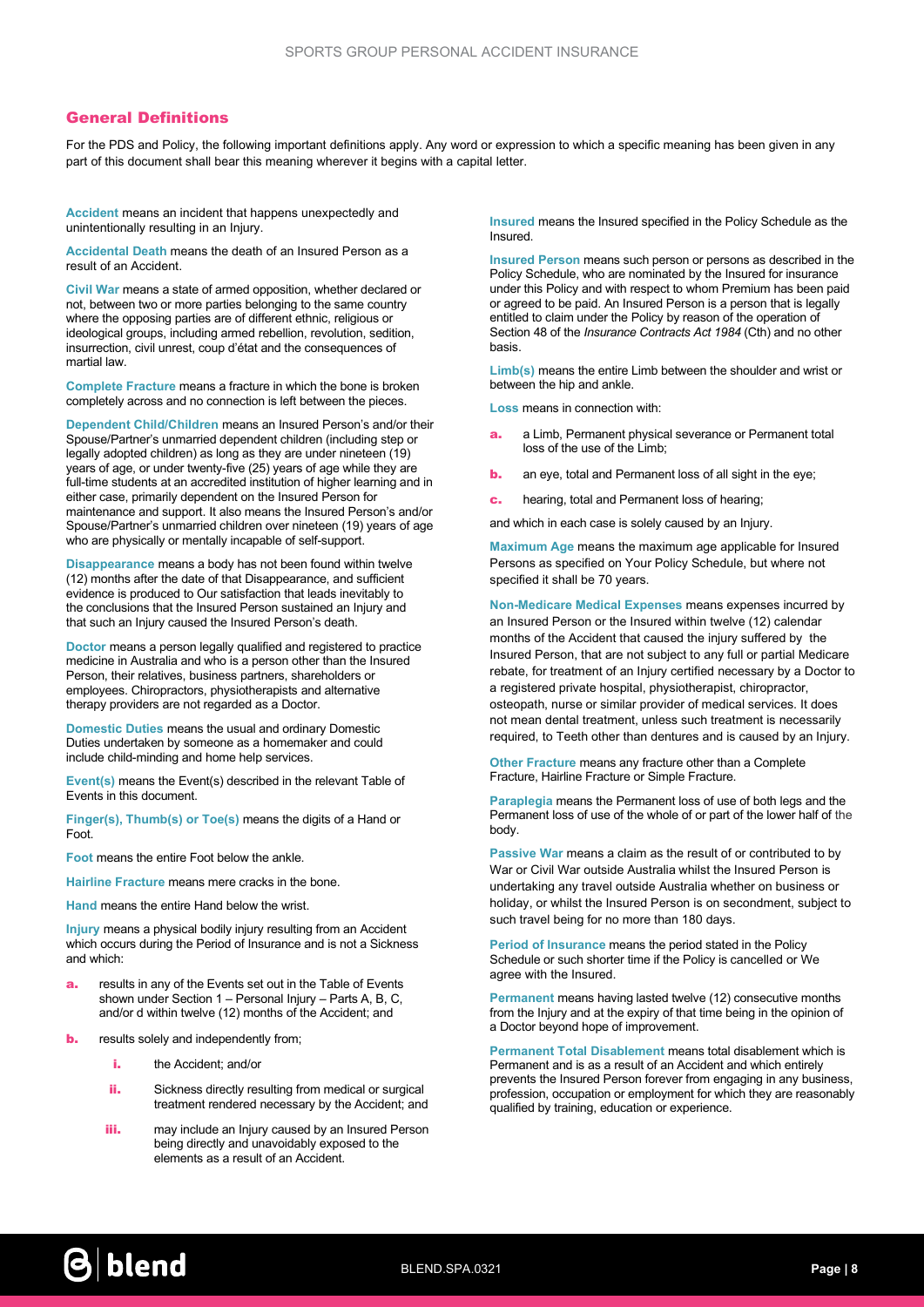#### Policy means:

- **a.** the Policy Schedule;
- **b.** this PDS and Policy Wording;
- **c.** any proposal or application completed by the Insured and/or Insured Person;
- d. any endorsement or other document We tell the Insured forms part of the Policy which may vary or modify the above documents.

Policy Schedule means the Policy Schedule showing details of the cover attaching to and forming part of the Policy or any subsequently substituted Policy Schedule.

Pre-Existing Medical Condition means any illness, disease, syndrome, injury, disability or other condition, including any symptoms:

- **a.** of which the Insured Person is aware or a reasonable person in the circumstance would be expected to have been aware; or
- **b.** for which the Insured Person has sought or received medical attention, undergone tests or taken prescribed medication;

in the twelve (12) months prior to them being covered under this Policy.

Premium means the Premium as shown in the Policy Schedule that is payable by the Insured in respect of this Policy.

Quadriplegia means the Permanent loss of use of all four limbs.

Salary means the average weekly pre-tax income derived from the Insured Person's exertion during the period of twelve (12) months immediately preceding the date of Temporary Total Disablement or Temporary Partial Disablement or during such shorter period as the Insured Person has been employed (or self-employed) in their occupation at the time the disability occurred; subject to:

- **a.** in the case of an Employee remunerated by wages or Salary, income includes any allowances that are payable to the Employee as part of the Employee's remuneration, whether in addition to the Employee's wage or Salary or not, but does not include any bonuses, commissions, overtime payments or other allowances before any salary sacrifice deductions;
- **b.** in the case of a self-employed person, income is net of business costs and expenses incurred in deriving that income.

Seek Employment means the Insured Person being registered with the government agency or department which is responsible for providing employment services and/or a recruitment agency and actively looking for employment by providing Us with proof of submitting a minimum of two (2) new job applications per week to the agency or department or such other evidence as may be reasonable in all the circumstances.

Sickness means any illness or disease suffered by the Insured Person.

Simple Fracture means a fracture in which there is a basic and uncomplicated break in the bone and which in the opinion of a Doctor requires minimal and uncomplicated medical treatment.

Spouse/Partner means the Insured Person's husband or wife living with the person or any person irrespective of gender living in a defacto marital relationship with the person.

Temporary Partial Disablement means that in the opinion of a Doctor, the Insured Person is temporarily unable to perform in a substantial part of their usual occupation, and while under the care of and acting in accordance with the instructions and/or advice of a Doctor.

Temporary Total Disablement means that in the opinion of a Doctor, the Insured Person is temporarily unable to perform in their usual occupation, and while under the care of and acting in accordance with the instructions and/or advice of a Doctor.

Tooth/Teeth means a sound and natural permanent Tooth but does not include first or milk Teeth, dentures or implants.

Utilisation of Nuclear, Chemical or Biological Weapons of Mass Destruction means:

- the use of any explosive nuclear weapon or device; or
- **b.** the emission, discharge, dispersal, release or escape of:
	- **i.** fissile material emitting a level of radioactivity, or
	- ii. any pathogenic (disease producing) microorganism(s) and/or biologically produced toxin(s) (including genetically modified organisms and chemically synthesised toxins), or
	- **iii.** any solid, liquid or gaseous chemical compound which, when suitably distributed;

which is capable of causing incapacitating disablement or death amongst people or animals.

Waiting Period means the period specified in the Policy Schedule during which no benefits are payable by Us in relation to Section 1 – Personal Injury – Part B – Weekly Benefits – Injury.

War means a state of armed conflict, whether declared or not, between different nations, states, or armed groups using military force to achieve economic, geographic, nationalistic, political, racial, religious or other ends.

We/Our/Us means the Australian branch of Allied World Assurance Company, Ltd (ABN 54 163 304 907) ('Allied World').

You/Your means the Insured as specified on the Policy Schedule.

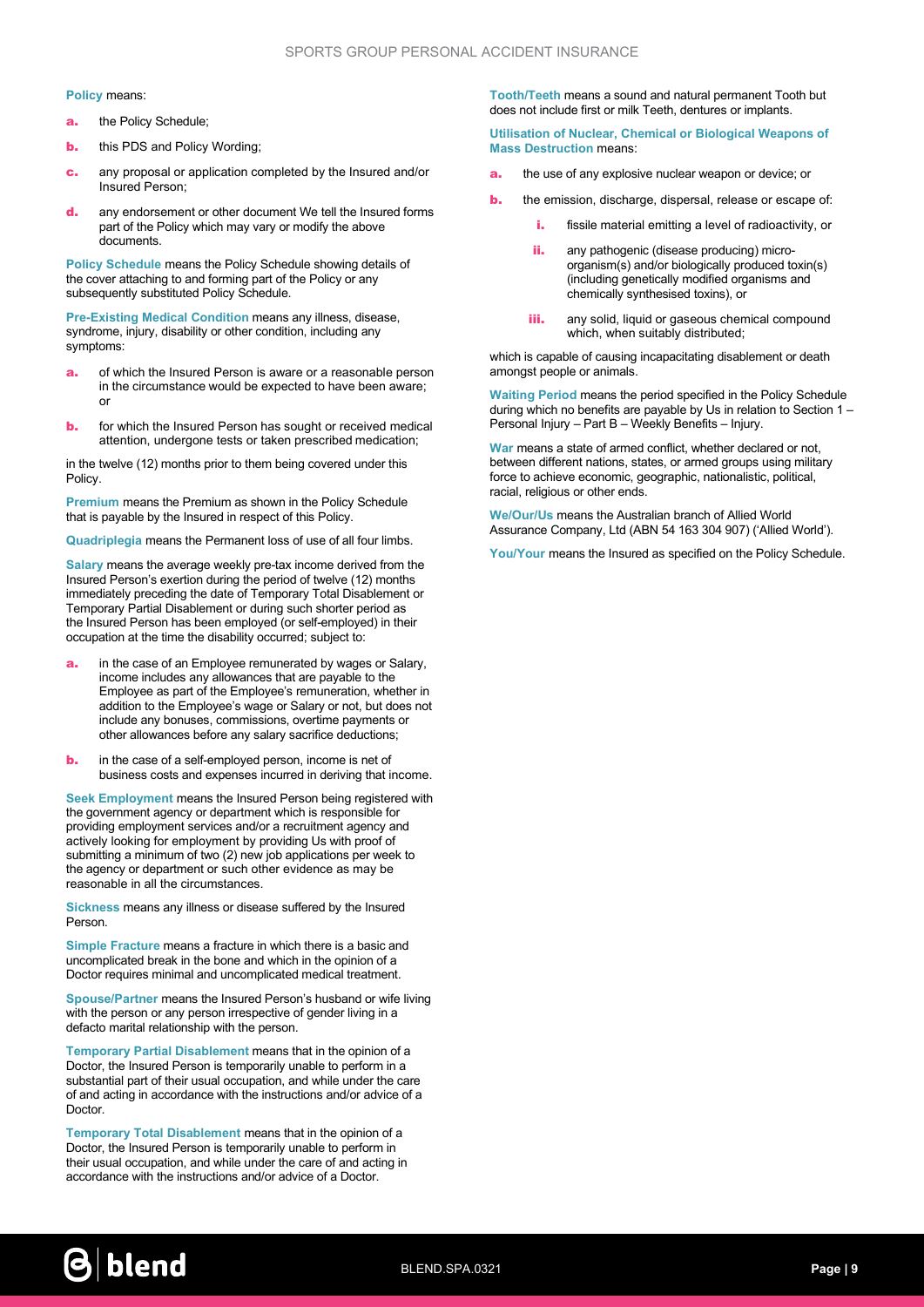## Policy Wording

## **Cover**

Subject to the terms, conditions and exclusions contained in this Policy, We will cover the Insured Persons or the Insured against events described in this Policy, provided that;

- the Insured has paid or agreed to pay the Premium required for this insurance; and
- the type of cover is specified in the Policy Schedule as applying to that Insured Person.

| <b>Section 1   Personal Injury</b> |                                                                                                                                            |                                                                                                                                                                                                                                                                                      |                |
|------------------------------------|--------------------------------------------------------------------------------------------------------------------------------------------|--------------------------------------------------------------------------------------------------------------------------------------------------------------------------------------------------------------------------------------------------------------------------------------|----------------|
| <b>Extent of Cover</b>             | <b>Injury</b><br>If during the Period of Insurance an Insured Person suffers an Accident which directly results in an Injury which results |                                                                                                                                                                                                                                                                                      |                |
|                                    |                                                                                                                                            | in the occurrence of any of the Events set out in the Table of Events shown under Section $1 -$ Personal Injury – Parts<br>A, B, C, and/or D, We will pay the benefit set out. However, the Event must occur within twelve (12) months of the<br>Accident giving rise to the Injury. |                |
| <b>Table of Events</b>             |                                                                                                                                            | <b>Part A - Lump Sum Benefits</b>                                                                                                                                                                                                                                                    |                |
|                                    |                                                                                                                                            | Cover for an Event under this Part applies only if an amount for that Event is shown in the Policy Schedule against<br>Section 1 - Personal Injury - Part A - Lump Sum Benefits.                                                                                                     |                |
|                                    | Event                                                                                                                                      |                                                                                                                                                                                                                                                                                      | <b>Benefit</b> |
|                                    | 1.                                                                                                                                         | <b>Accidental Death</b>                                                                                                                                                                                                                                                              | 100%           |
|                                    | 2.                                                                                                                                         | <b>Permanent Total Disablement</b>                                                                                                                                                                                                                                                   | 100%           |
|                                    | 3.                                                                                                                                         | Paraplegia or Quadriplegia                                                                                                                                                                                                                                                           | 100%           |
|                                    | 4.                                                                                                                                         | Permanent and incurable paralysis of all Limbs                                                                                                                                                                                                                                       | 100%           |
|                                    | 5.                                                                                                                                         | Permanent and total loss of sight of one (1) or both eyes                                                                                                                                                                                                                            | 100%           |
|                                    | 6.                                                                                                                                         | Permanent physical severance or Permanent total loss of<br>the use of one (1) or more Limbs                                                                                                                                                                                          | 100%           |
|                                    | 7.                                                                                                                                         | Permanent and incurable insanity                                                                                                                                                                                                                                                     | 100%           |
|                                    | 8.                                                                                                                                         | Permanent and total loss of:<br>use of lens of both eyes<br>a.<br>b.<br>use of lens of one (1) eye                                                                                                                                                                                   | 100%<br>60%    |
|                                    | 9.                                                                                                                                         | Permanent and total loss of:                                                                                                                                                                                                                                                         |                |
|                                    |                                                                                                                                            | hearing of both ears<br>a.                                                                                                                                                                                                                                                           | 80%            |
|                                    |                                                                                                                                            | b.<br>hearing of one (1) ear                                                                                                                                                                                                                                                         | 30%            |
|                                    | 10.                                                                                                                                        | Burns:<br>third degree burns and/or resultant disfigurement<br>a.<br>which covers more than thirty (30) percent of the<br>entire external body                                                                                                                                       | 60%            |
|                                    |                                                                                                                                            | second degree burns and/ or resultant<br>b.<br>disfigurement which covers more than thirty (30)<br>percent of the entire external body                                                                                                                                               | 30%            |
|                                    | 11.                                                                                                                                        | Permanent total loss of use of four (4) Fingers and Thumb<br>of either Hand                                                                                                                                                                                                          | 80%            |
|                                    | 12.                                                                                                                                        | Permanent total loss of use of four Fingers (4) of either<br>Hand                                                                                                                                                                                                                    | 50%            |
|                                    | 13.                                                                                                                                        | Permanent total loss of use of the Thumb of either Hand;                                                                                                                                                                                                                             |                |
|                                    |                                                                                                                                            | both joints<br>a.                                                                                                                                                                                                                                                                    | 40%            |
|                                    |                                                                                                                                            | one (1) joint<br>b.                                                                                                                                                                                                                                                                  | 20%            |
|                                    | 14.                                                                                                                                        | Permanent total loss of use of Fingers of either Hand;                                                                                                                                                                                                                               |                |
|                                    |                                                                                                                                            | three (3) joints<br>a.<br>two (2) joints<br>b.                                                                                                                                                                                                                                       | 20%<br>15%     |
|                                    |                                                                                                                                            | one (1) joint<br>C.                                                                                                                                                                                                                                                                  | 10%            |
|                                    | 15.                                                                                                                                        | Permanent total loss of use of Toes of either Foot;<br>all - one Foot<br>a.                                                                                                                                                                                                          | 15%            |

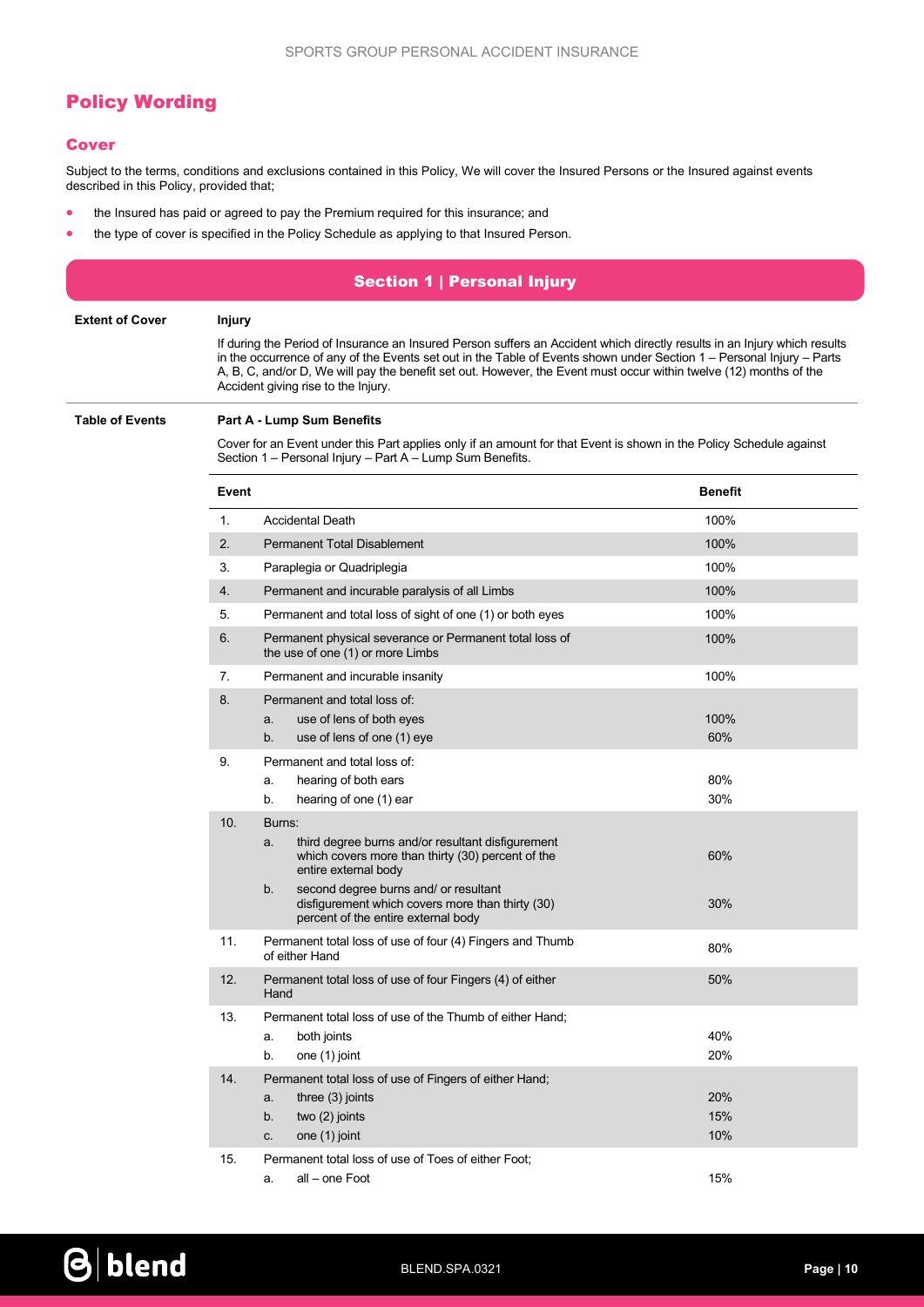#### SPORTS GROUP PERSONAL ACCIDENT INSURANCE

|     | b.<br>great – both joints<br>great - one joint<br>C.<br>d.<br>other than great Toe - each Toe | 5%<br>3%<br>$1\%$                                                                                                                                                                                                                                              |
|-----|-----------------------------------------------------------------------------------------------|----------------------------------------------------------------------------------------------------------------------------------------------------------------------------------------------------------------------------------------------------------------|
| 16. | Fractured leg or patella with established non-union                                           | 10%                                                                                                                                                                                                                                                            |
| 17. | Loss of at least fifty (50) percent of all Teeth                                              | 1% per Tooth<br>up to a maximum of<br>\$10,000 in total                                                                                                                                                                                                        |
| 18. | Shortening of leg by at least five (5) centimetres                                            | 10%                                                                                                                                                                                                                                                            |
| 19. | Permanent partial disablement not otherwise provided for<br>under Events 8 to 18              | Such percentage of the lump sum amount as<br>We in Our discretion and having regard to the<br>Insured's interests, shall determine, but not<br>more than 75%, and being in Our opinion not<br>inconsistent with the benefits provided under<br>Events 8 to 18. |

#### Part B – Weekly Benefits - Injury

Cover for an Event under this Part applies only if an amount for that Event is shown in the Policy Schedule against Section 1 – Personal Injury – Part B – Weekly Benefits – Injury.

| Event |                                                                                                                                                                                                                                  | <b>Benefit</b>                                                                                                                                                                                                                                                                                                                                           |
|-------|----------------------------------------------------------------------------------------------------------------------------------------------------------------------------------------------------------------------------------|----------------------------------------------------------------------------------------------------------------------------------------------------------------------------------------------------------------------------------------------------------------------------------------------------------------------------------------------------------|
| 20.   | Temporary Total Disablement<br>From the date Temporary Total Disablement as a result<br>of Injury commences and whilst the Temporary Total<br>Disablement persists and after the Waiting Period:                                 | We will pay up to the amount in the Policy<br>Schedule against Section 1 - Personal Injury -<br>Part B - Weekly Benefits - Injury, but not<br>exceeding the Salary of the Insured Person.                                                                                                                                                                |
| 21.   | <b>Temporary Partial Disablement</b><br>From the date the Temporary Partial Disablement as a<br>result of Injury commences and whilst the Temporary<br>Partial Disablement persists and after the Waiting<br>Period <sup>-</sup> | We will pay up to the amount in the Policy<br>Schedule against Section 1 - Personal Injury -<br>Part B - Weekly Benefits - Injury, less any<br>amount of current earnings as a result of<br>working in a reduced capacity with the<br>Insured, provided the combined amount does<br>not exceed the percentage of Salary shown in<br>the Policy Schedule. |

Should the Insured Person be able to return to work with the Insured in a reduced capacity but elect not to do so then the benefit payable will be twenty-five (25%) of the amount payable for Event 20.

#### Part C – Injury Resulting in Fractured Bones

Cover for an Event under this Part applies only if an amount for that Event is shown in the Policy Schedule against Section 1 – Personal Injury – Part C – Injury Resulting in Fractured Bones.

The maximum benefit payable for any one (1) Accident resulting in fractured bones shall be the amount shown in the Policy Schedule against Section 1 – Personal Injury – Part C – Injury Resulting in Fractured Bones.

In the case of an established non–union of any of the above fractures, We will pay an additional benefit of five (5) percent of the amount shown in the Policy Schedule against Section 1 – Personal Injury – Part C – Injury Resulting in Fractured Bones or three thousand dollars (\$3,000), whichever is the greater.

| Event |                                                                     | <b>Benefit</b> |
|-------|---------------------------------------------------------------------|----------------|
| 22.   | Complete Fracture of neck, spine or skull                           | 100%           |
| 23.   | Hip                                                                 | 75%            |
| 24.   | Other Fracture of jaw, pelvis leg, ankle or knee                    | 50%            |
| 25.   | Cheekbone, shoulder or Hairline Fracture of neck, skull<br>or spine | 40%            |
| 26.   | Other Fracture of arm, elbow, wrist or ribs (per rib)               | 30%            |
| 27.   | Simple Fracture of jaw, pelvis leg, ankle or knee                   | 25%            |
| 28.   | Nose or Collarbone                                                  | 25%            |
| 29.   | Simple Fracture of arm, elbow, wrist or ribs (per rib)              | 25%            |
| 30.   | Finger (per finger), Thumb (per Thumb), Foot, Hand or<br>Toe        | 10%            |

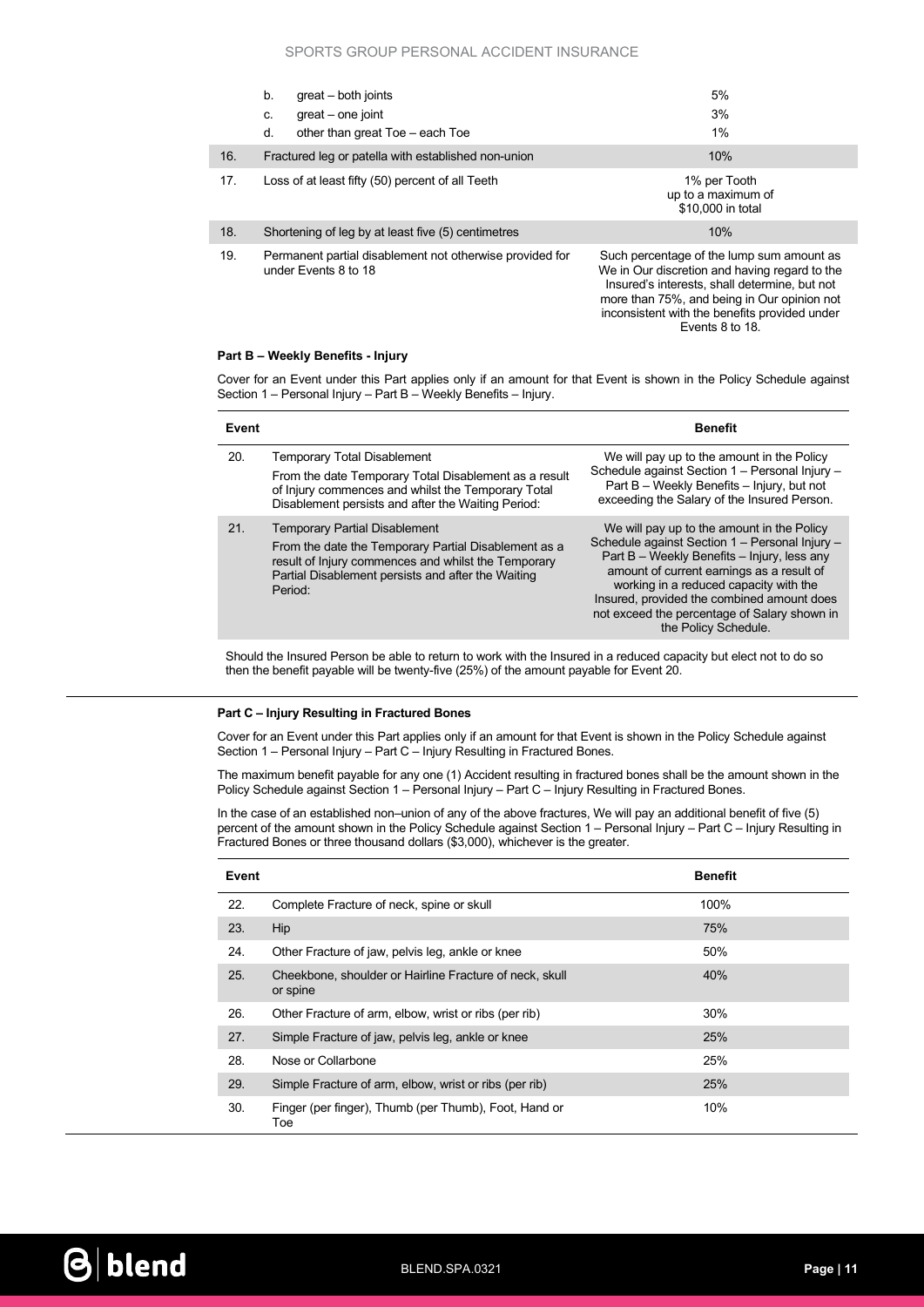#### Part D – Injury Resulting in Loss or Damage to Teeth

Cover for an Event under this Part applies only if an amount for that Event is shown in the Policy Schedule against Section 1 – Personal Injury – Part D - Injury Resulting in Loss or Damage to Teeth

| Event |                                                    | <b>Benefit</b>                      |  |
|-------|----------------------------------------------------|-------------------------------------|--|
| 31.   | Loss of or full capping of Teeth                   | 100%<br>(maximum \$500 per Tooth)   |  |
| 32.   | Chipping or broken Teeth requiring partial capping | 50%<br>(maximum of \$250 per Tooth) |  |

## Section 2 | Personal Wellbeing

#### Extent of Cover 2A - Accidental HIV Infection Benefit

If during the Period of Insurance the Insured Person accidentally contracts the Human Immunodeficiency Virus ('HIV') Infection:

- 1. as a direct result of Injury caused by a violent and physical bodily assault by another person on the Insured Person during the Period of Insurance and whilst they are an Insured Person; or
- 2. as a direct result of receiving medical treatment provided by a registered and legally qualified Doctor or registered nurse for an Insured Person's Injury suffered during the Period of Insurance;

We will pay the Insured Person the amount stated on the Policy Schedule under Section 2 – Personal Wellbeing – Accidental HIV Infection Benefit, provided that;

- 1. there is a positive diagnosis within one hundred and eighty (180) days of the event giving rise to the HIV infection; and
- 2. a recognised laboratory carries out medical and clinical tests that conclusively prove the Insured Person was not HIV positive at the time and date of the event giving rise to the HIV infection. No benefit will be payable if the Insured Person fails to comply with or provide the required level of proof.

#### 2B – Accommodation and Transport Benefit

If during the Period of Insurance an Insured Person sustains an Injury and is admitted as an in-patient of a hospital, which is more than one hundred (100) kilometres from the Insured Person's normal place of residence, We will pay the actual and reasonable transport and/or accommodation expenses incurred by their Spouse/Partner and/or Dependent Children to travel to or remain with the Insured Person up to the amount shown in the Policy Schedule against Section 2 – Personal Wellbeing – Accommodation and Transport Benefit.

#### 2C – Additional Out of Pocket Expenses

If during the Period of Insurance an Insured Person sustains an Injury which directly results in otherwise unforeseeable expenses for medical aids, local transportation (other than in an ambulance) for the purpose of seeking medical treatment, and other non-medical expenses such as clothing, We will pay the actual and reasonable costs incurred up to the maximum amount stated in the Policy Schedule against Section 2 – Personal Wellbeing – Additional Out of Pocket Expenses.

#### 2D - Advanced Payment

If an Insured Person sustains an Injury for which benefits are payable under Section 1 – Personal Injury – Event 20, We will immediately pay thirteen (13) weeks benefit in advance, provided that We are presented with medical evidence from a Doctor certifying that the total period of Temporary Total Disablement will be a minimum of twenty-six (26) weeks.

#### 2E – Bedcare Benefit

If during the Period of Insurance an Insured Person suffers an Injury for which benefits are payable under the Table of Events, We will pay \$100 per day when the Insured Person is confined to a bed for more than forty eight (48) continuous hours under the direction of a Doctor. The maximum benefit period We will pay is 30 days.

For the purposes of this benefit, We will not pay for any claim whereby the Insured Person is confined to a bed in any institution used as a nursing or convalescent home, a place of rest, a geriatric ward, a mental institution, a rehabilitation or extended care facility or a place for the care of alcohol or drug addicts.

#### 2F – Childcare Benefit

If during the Period of Insurance an Insured Person suffers an Injury for which a benefit is payable under Events 2 to 8.a., We will pay the Insured Person the actual and reasonable expenses necessarily incurred for the services of a registered childcare provider up to the amount shown in the Policy Schedule against Section 2 – Personal Wellbeing – Childcare Benefit, but only in respect of additional costs that would not otherwise have been incurred but for the Event.

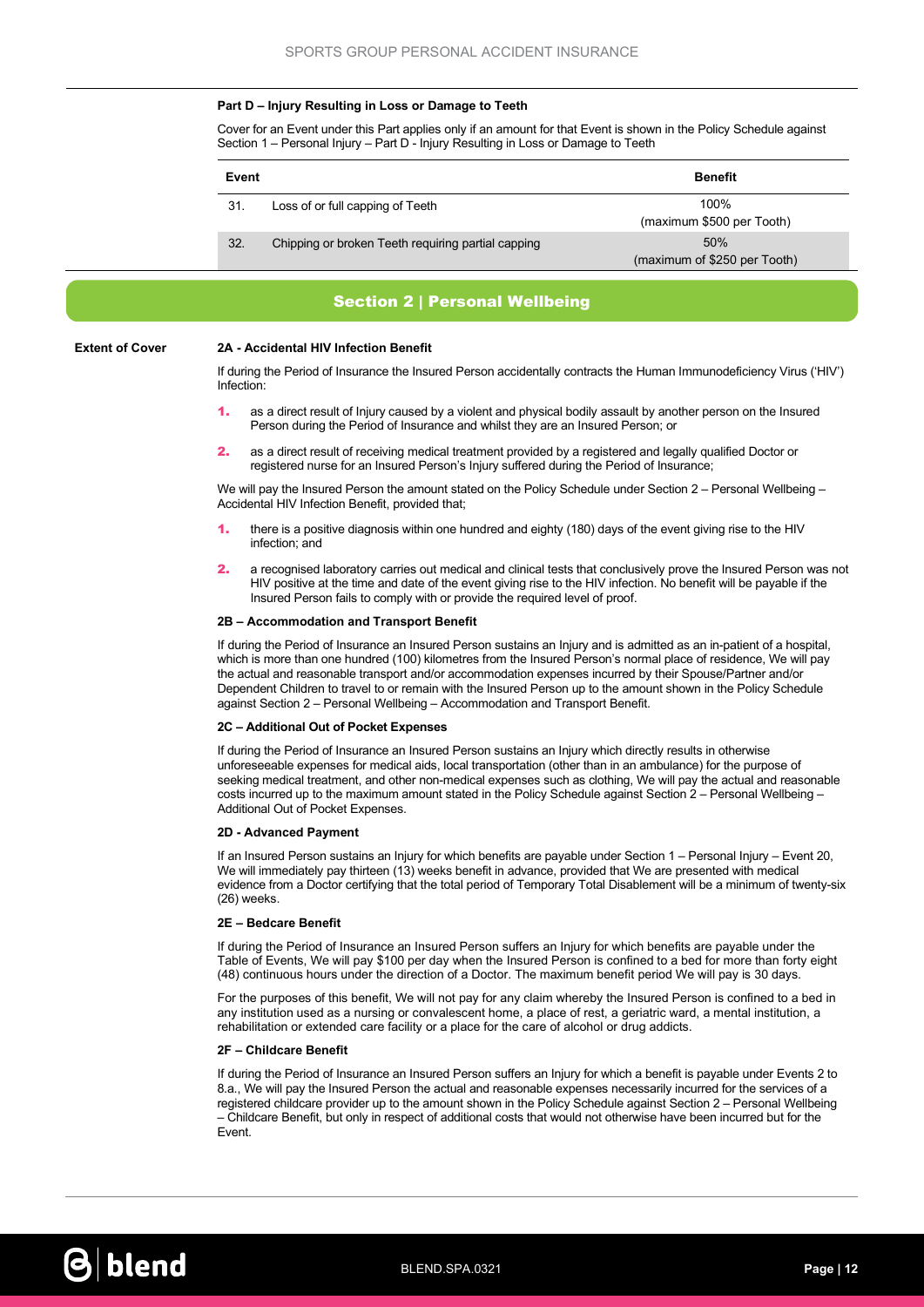#### 2G – Coma Benefit

If during the Period of Insurance the Insured Person sustains an Injury which directly causes or results in a coma and the Insured Person or the Insured Person's legal representative presents Us with a written opinion of a Doctor that verifies that the Injury caused the Insured Person to be in such a coma, We will pay to the Insured Person or the Insured Person's legal representative on behalf of the Insured Person the daily amount shown on the Policy Schedule against Section 2 – Personal Wellbeing – Coma Benefit or part thereof of a coma, up to a maximum period of ninety (90) days.

#### 2H – Dependent Child Benefit

If during the Period of Insurance the Insured Person suffers an Accidental Death, We will pay to the Insured Person's estate the amount shown in the Policy Schedule against Section 2 – Personal Wellbeing – Dependent Child Benefit, for each Dependent Child of the Insured Person, up to the maximum amount per family stated in the Policy Schedule.

#### 2I – Domestic Help Benefit

If during the Period of Insurance, an Insured Person sustains an Injury and a Doctor certifies that the Insured Person is unable to carry out Domestic Duties, We will pay the actual and reasonable costs incurred of hiring domestic help up to the amount shown in the Policy Schedule against Section 2 – Personal Wellbeing – Domestic Help Benefit, provided that the domestic help is not carried out by an Insured Person's close relative nor a person permanently residing with the Insured Person.

#### 2J – Education Fund Benefit

If during the Period of Insurance, an Insured Person suffers an Accidental Death and is survived by Dependent Children, We will pay the Insured Person's estate the amount shown in the Policy Schedule against Section 2 – Personal Wellbeing – Education Fund Benefit, for each surviving Dependent Child of the Insured Person, up to the maximum amount per family stated in the Policy Schedule.

#### 2K – Escalation of Claim Benefit

After payment of a benefit for Events 20 and/or 21 continuously for twelve (12) months and again after each subsequent period of twelve (12) months during which a benefit is paid, the benefit will be increased by five (5%) percent per annum.

#### 2L – Home Care Benefit

If an Insured Person is receiving benefits under Events 20 and requires full-time care We will pay an additional benefit where an immediate family member ceases permanent employment and is no longer earning an income solely because of the provision of that care.

The benefit We will pay is the lesser of:

- 1. the amount shown in the Policy Schedule against Section 2 Personal Wellbeing Home Care Benefit; or
- 2. the lost income the family member would have earned if the Insured Person had not been disabled.

This benefit is payable while the Insured Person is totally disabled for a maximum of three (3) consecutive months and where a Doctor has certified in writing that the Insured Person is confined to bed due to Injury and requires fulltime care.

#### 2M – Hospitalisation Waiting Period Benefit

If during the Period of Insurance and if cover is shown as selected in the Policy Schedule, an Insured Person is hospitalised and receiving full-time care for a period of five (5) consecutive days immediately following an Injury which gives rise to a claim for benefits under Event 20, the Waiting Period shall be waived. This benefit is not payable if the Insured Person elects to be hospitalised or is discharged at any stage during the five (5) days.

#### 2N – Independent Financial Advice

If an Insured Person sustains an Injury for which benefits are payable for Events 1 to 8.a., We will, at the request of the Insured, pay for the cost of professional financial planning advice in respect of the payment of the benefit, provided by a qualified financial planner who is not an Insured Person or their relative or Spouse/Partner, up to the amount shown in the Policy Schedule against Section 2 – Personal Wellbeing – Independent Financial Advice. Costs must be incurred within six (6) months of the Lump Sum benefit being paid.

#### 2O – Modification Benefit

If during the Period of Insurance an Insured Person sustains an Injury for which a benefit is paid for Events 2 or 3, We will pay for costs necessarily incurred to modify the Insured Person's home and/or motor vehicle, or costs associated with relocating the Insured Person to a more suitable home, up to the amount shown in the Policy Schedule against Section 2 – Personal Wellbeing – Modification Benefit, provided that medical evidence is presented from a Doctor certifying the modification and/or relocation is necessary due to the Injury.

#### 2P – Non-Medicare Medical Expenses

If during the Period of Insurance an Insured Person is providing services, without payment, to an educational, religious, charitable or benevolent organisation and suffers an Injury, We will pay the Non-Medicare Medical Expenses incurred by the Insured Person, up to the amount shown in the Policy Schedule against Section 2 – Personal Wellbeing – Non-Medicare Medical Expenses.

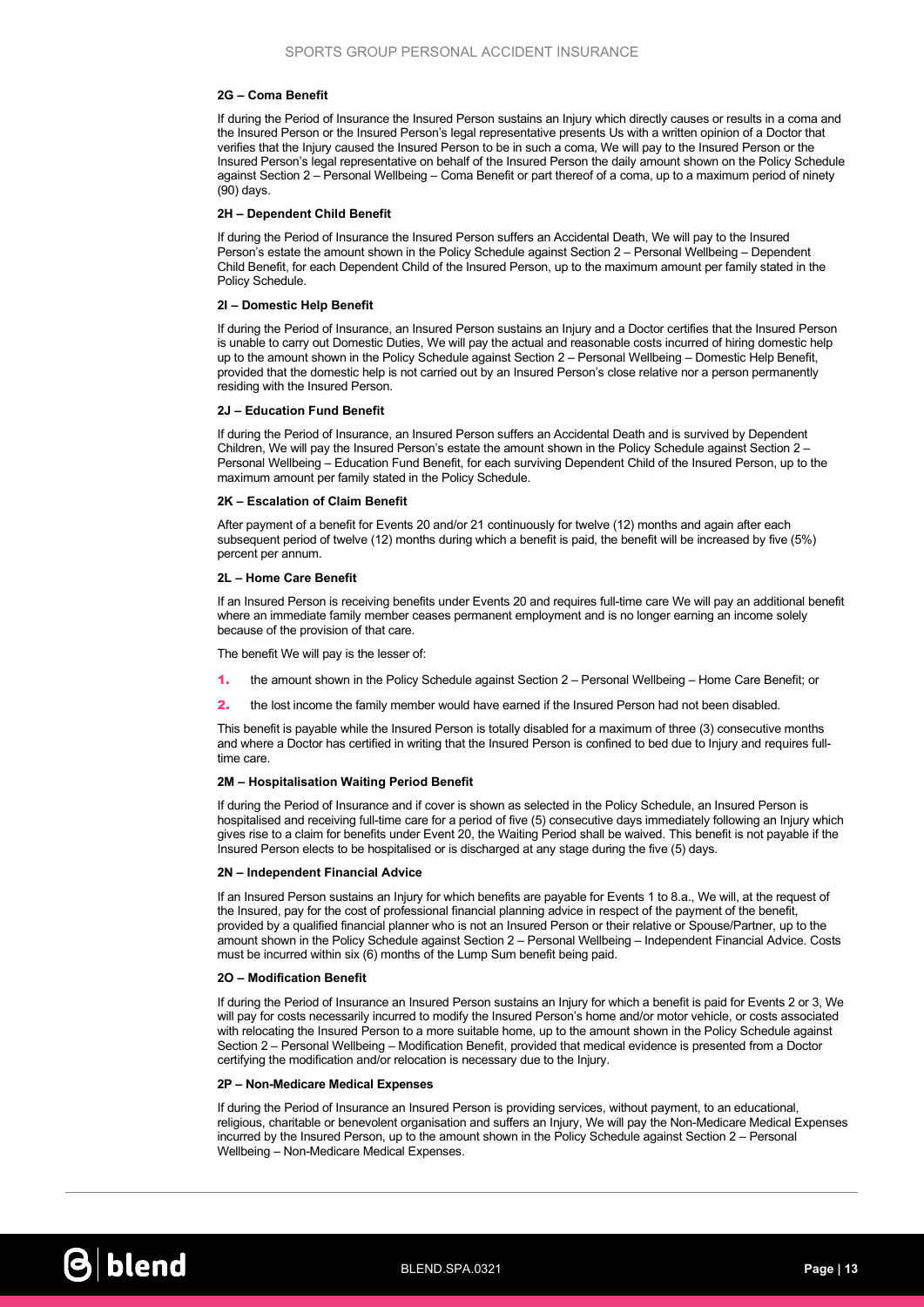#### 2Q – Orphan Benefit

If during the Period of Insurance an Insured Person and their Spouse/Partner both suffer an Accidental Death resulting from the same Event and they are survived by Dependent Children, We will pay to the Insured Person's estate the amount shown in the Policy Schedule against Section 2 – Personal Wellbeing – Orphan Benefit, for each Dependent Child of the Insured Person, up to the maximum amount per family stated in the Policy Schedule.

#### 2R – Parents Inconvenience Benefit

If during the Period of Insurance an Insured Person sustains an Injury, We will pay any non-medical expenses incurred by the Insured Person's custodial parents up to the amount shown in the Policy Schedule against Section 2 – Personal Wellbeing – Parents Inconvenience Benefit, in order to visit the Insured Person in hospital. For the purpose of this benefit only non-medical expenses include items such as transportation and accommodation costs certified as necessary by a Doctor. We will not pay any Benefits during the Waiting Period or after the Benefit Period shown in the Policy Schedule has expired. No compensation shall be payable should there be any amount payable for Weekly Benefits.

#### 2S – Rehabilitation Benefit

On the occurrence of Events 20 and/or 21, for which benefits are payable, We will pay for tuition or advice for an Insured Person from a licensed vocational school, provided such tuition or advice is undertaken with Our prior written agreement and is confirmed by the Insured Person's Doctor as being necessary. The maximum amount We will pay under this benefit is shown in the Policy Schedule against Section 2 – Personal Wellbeing – Rehabilitation Benefit.

#### 2T – Spouse/Partner Retraining Benefit

If during the Period of Insurance the Insured Person suffers an Injury for which a benefit is paid for Events 1 or 2, We will pay up to the amount shown in the Policy Schedule against Section 2 – Personal Wellbeing – Spouse/Partner Retraining Benefit, for the training or retraining of the Insured Person's Spouse/Partner:

- 1. for the sole purpose of obtaining gainful employment;
- **2.** to improve their potential for employment;
- **3.** to enable them to improve the quality of care they can provide to the Insured Person.

Provided always that:

- 1. it must be reasonable for the Spouse/Partner to be capable of obtaining gainful employment or providing care to the Insured Person at the commencement of the training;
- 2. the training is provided by a recognised institution with qualified skills to provide such training; and
- 3. costs are incurred within six (6) months of the payment of the benefit for Events 1 or 2.

#### 2U – Student Tutorial Benefit

If during the Period of Insurance an Insured Person who is a full-time student suffers an Injury and a Doctor certifies that the Insured Person is unable to attend classes as a result of the Injury, We will pay the reasonable and necessary costs incurred for home tutorial services, to the maximum amount shown in the Policy Schedule against Section 2 – Personal Wellbeing – Student Tutorial Benefit.

#### 2V – Unexpired Membership Benefit

If during the Period of Insurance an Insured Person suffers an Injury which results in benefits being payable under:

- 1. Fyents  $2 \text{ to } 8 \text{ a} \cdot \text{ or}$
- 2. Events 20 or 21 for which a Doctor certifies in writing will continue for a minimum period of twenty-six (26) weeks;

and in either case, is certified by a Doctor as preventing the Insured Person from continuing participation in any sport or gym activity for which they have paid or are contractually obliged to pay a membership, association or registration fee, We will pay the Insured Person a pro-rata refund of such fees for the current season up to the amount shown in the Policy Schedule against Section 2 – Personal Wellbeing – Unexpired Membership Benefit.

## Section 3 | Corporate Protection

#### Extent of Cover 3A – Chauffeur Benefit

On the occurrence of Events 20 and/or 21, under Section 1 – Personal Injury, for which benefits are payable, provided that medical evidence is presented from a Doctor certifying that the Insured Person is unable to operate a motor vehicle or travel on other available modes of public transport, We will pay up to the amount shown on the Policy Schedule against Section 3 – Corporate Protection – Chauffeur Benefit, for reasonable costs incurred for the hire of a suitable chauffeured vehicle or taxi to transport the Insured Person directly to and from their normal place of residence and normal place of work.

#### 3B – Corporate Image Protection

If during the Period of Insurance an Insured Person sustains an Injury which a benefit is paid under Section 1 – Personal Injury, Events 1 or 2, We will pay the Insured the actual and reasonable expenses necessarily incurred for the services of image/public relations consultants for the purpose of protecting the Insured's corporate image, up to the amount shown on the Policy Schedule against Section 3 – Corporate Protection – Corporate Image Protection.

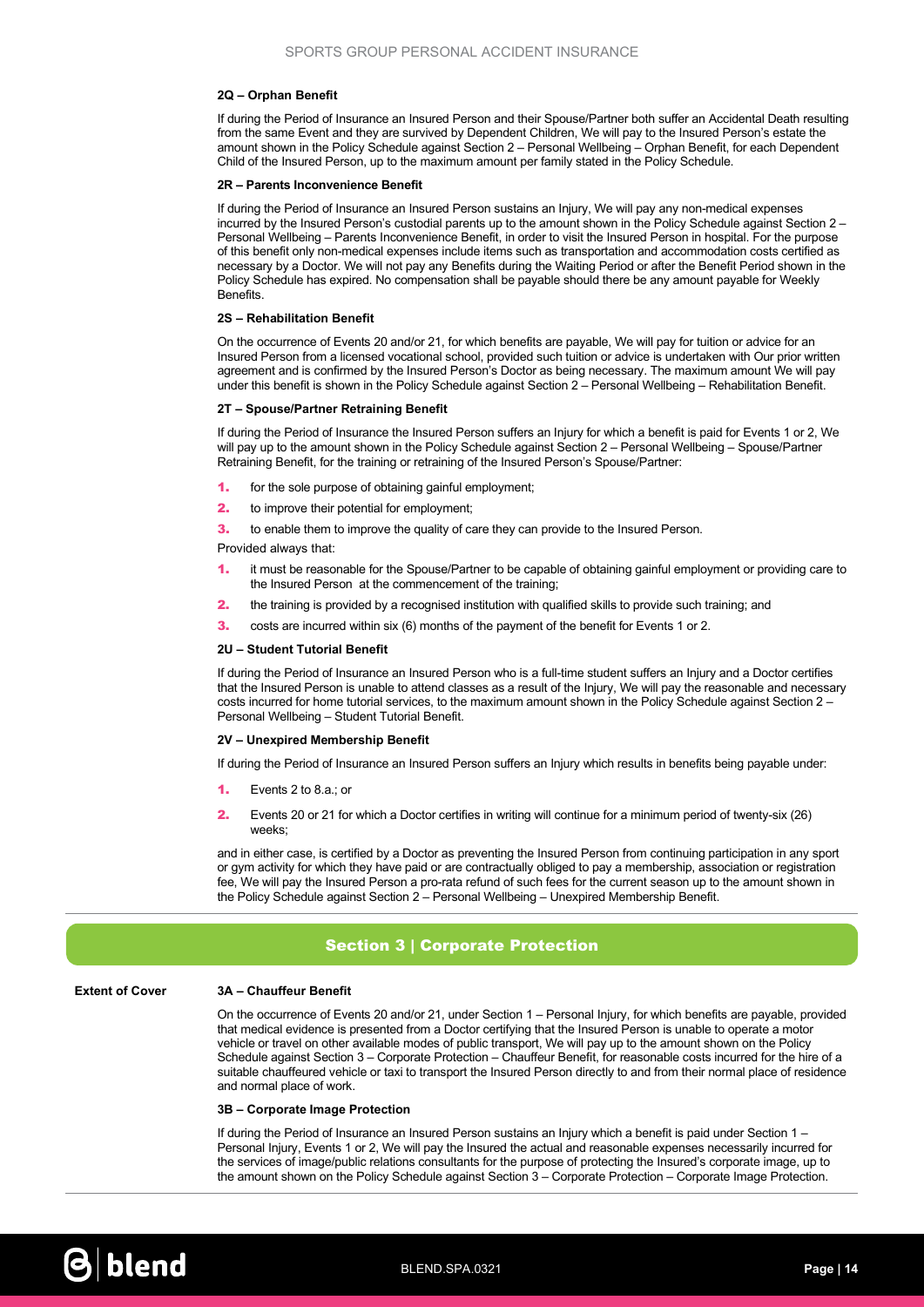#### 3C – Disappearance

If the body of an Insured Person is not found within twelve (12) months after an Accident involving the conveyance in which they were travelling, Accidental Death will be presumed in the absence of any evidence to the contrary. The Accidental Death benefit amount set out under Section 1 – Personal Injury, Event 1 shall become payable, subject to a signed undertaking by the beneficiary that if the Insured Person is subsequently found alive, such Accidental Death benefit amount will be refunded to Us.

#### 3D – Funeral Expenses Benefit

If during the Period of Insurance an Insured Person dies, We will pay for the reasonable expenses incurred up to the amount shown on the Policy Schedule against Section 3 – Corporate Protection – Funeral Expenses Benefit for the Insured Person's funeral, burial or cremation or the cost of returning the Insured Person's body or ashes to a place nominated by the Insured Person's Spouse/Partner or the legal representatives of the Insured Person's estate.

## General Conditions

These General Conditions apply to all covers and the Policy unless expressly stated otherwise in the Policy.

- If an Insured Person suffers an Injury resulting in any one (1) of Events 2 to 8.a., no further benefits will be payable under Section 1 – Personal Injury – Part A – Lump Sum Benefits for any subsequent Injury to that Insured Person.
- **2.** Benefits shall not be payable for more than one (1) of Events 1 to 19 in respect of the same Injury in which case the highest benefit amount will be paid.
- 3. Weekly Benefits shall not be payable:
	- a. in excess of the maximum benefit period, as specified in the Policy Schedule, in respect to any one (1) Injury;
	- **b.** for the Waiting Period;
	- c. beyond the date of the Insured Person's death;
	- d. once the Insured Person is deemed fit to return to work by a Doctor;
	- e. for more than one (1) of Events 20 and/or 21 that occur during the same period of time;
	- f. if the Insured Person fails to provide Us with all requested relevant information and other evidence reasonably required to assess their claim; or
	- g. during any period where the Insured Person fails to follow the advice of or undertake the recommended treatment by a Doctor for the current disability. Advice or treatment includes seeking specialist advice or undergoing rehabilitation such as but not limited to obesity, drug addiction or alcoholism treatment plans where the condition is related to or exacerbating the current disability.
- 4. We may require at any time during a period of disablement that the Insured Person be examined by an independent medical officer of Our choosing and expense to obtain a second opinion. The costs associated with the examination will be met by Us however if the Insured Person fails to attend the examination for any unjustified reason then they will be required to pay any costs incurred. If the second opinion is contrary to the opinion of the Insured Person's Doctor, We will obtain a third and independent Doctor's opinion which will be the opinion used for the purposes of assessing the claim. We may require at any time for the Insured Person to attend and complete a medical examination by this doctor. Where the Insured Person fails to co-operate with Our doctor's medical examination We are entitled to conclude that no temporary disablement has occurred.
- **5.** You or the Insured Person must provide Us with medical evidence provided by a Doctor regarding the Insured Person's Temporary Disablement and their ability to attend their usual occupation.
- **6.** If an Insured Person suffers a recurrence of Temporary Total Disablement or Temporary Partial Disablement from the same or related cause or causes within six (6) months, the subsequent period of disablement will be deemed a continuation of the prior disablement. A new Waiting Period will not apply and the total benefit period shall not exceed the maximum benefit period, as specified in the Policy Schedule, inclusive of the benefit already received. If the Insured Person has worked on a full-time unrestricted basis for at least six (6) consecutive months the subsequent period of disablement shall be deemed to have resulted from a new Injury. A new Waiting Period and a new maximum benefit period as specified in the Policy Schedule shall apply. Where an Injury requires surgical treatment which cannot be performed within the twelve (12) months from the date of the Accident, provided the Insured Person can demonstrate that such treatment was known as necessary during the twelve (12) month period from the date of Accident and a Doctor certifies this, We will treat this as a continuation of the first Injury regardless of whether the Insured Person has been able to return to work for six (6) months, provided surgery does not occur in a period in excess of twenty-four (24) months from the original date of the Accident.
- 7. If an Insured Person returns to work for more than five (5) days during the Waiting Period and suffers a reoccurrence of the Injury which led to the initial Temporary Total Disablement, then the Waiting Period shall recommence from the day that the Insured Person suffers Temporary Total Disablement after returning to work.
- 8. Sick leave, annual leave or other employer sponsored benefits are not required to be exhausted prior to the Insured Person making a claim under this Policy.
- **9.** The amount of any benefit payable for Temporary Total Disablement and Temporary Partial Disablement will be reduced by the amount of any periodic compensation benefits payable under any workers' compensation or accident compensation scheme and the amount of any sick pay received or any disability entitlement so that the total amount of any such benefit or entitlement and benefits payable under the Policy shall not exceed the percentage of Salary of the Insured Person shown in the Policy Schedule and/or the Salary of the Insured Person.
- **10.** If an Insured Person becomes unemployed whilst receiving benefit payments under Events 20 and/or 21 and is subsequently certified by a Doctor as being fit for light or partial duties, then the Insured Person must actively Seek Employment which is consistent with the Doctor's certified level of capacity. Should the Insured Person not actively Seek Employment, benefits shall be reduced to twenty-five (25%) percent of the amount payable for Event 20.

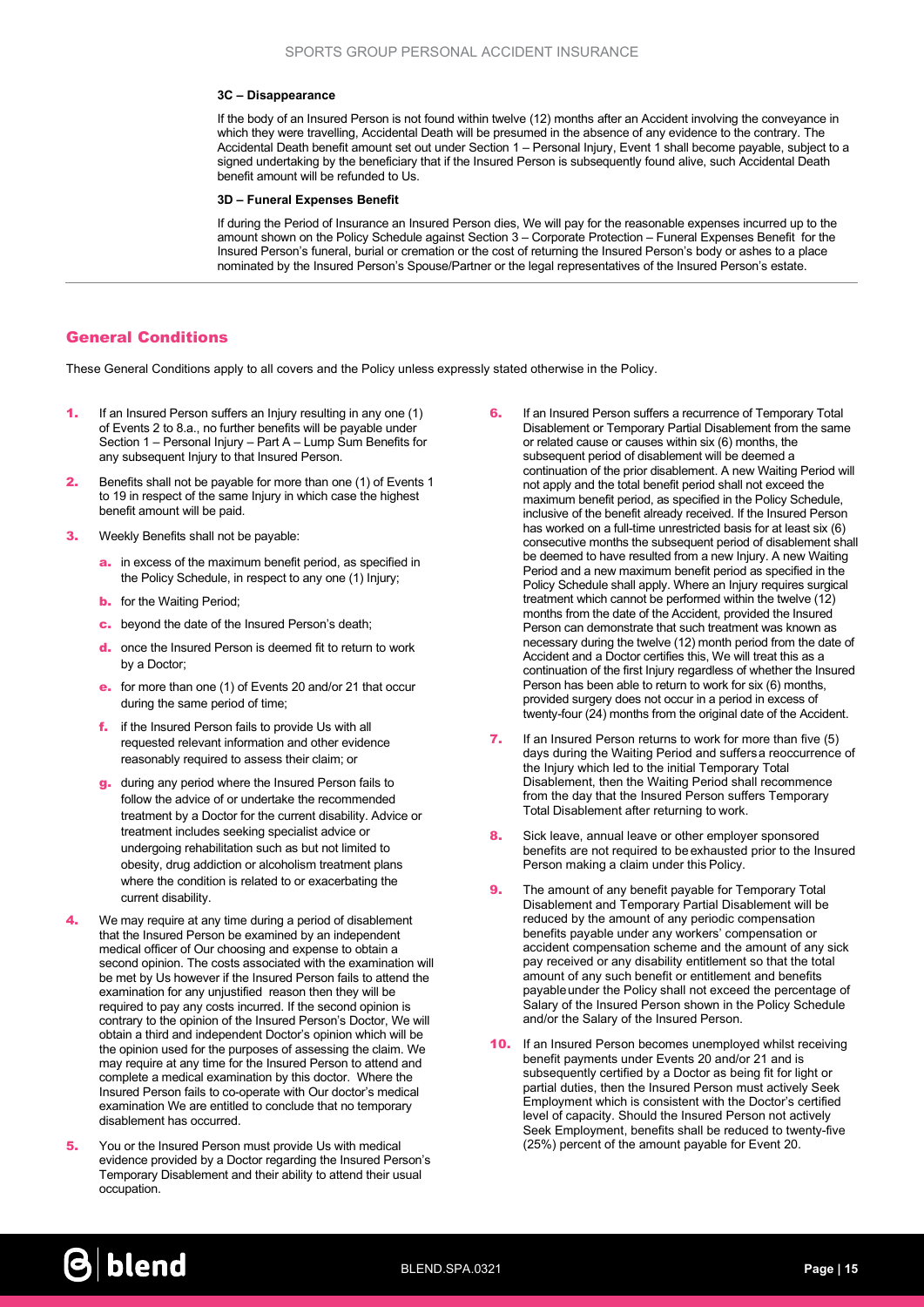- 11. Subject to Advanced Payment referred to under Section 2 Personal Wellbeing, Weekly Benefits shall be payable fortnightly in arrears. Compensation for a period of less than one week will be paid at the rate of one-seventh (1/7th) of the weekly benefit for each day during which the disability continues.
- **12.** All benefits shall be payable to the Insured or such person(s) and in such proportions as the Insured shall nominate, unless otherwise stated in the Policy. Payment to the Insured or nominated person shall discharge Our obligations under this Policy for the claim even where the Insured Person has not received the payment.
- **13.** With respect to Section  $1 -$  Personal Injury– Part A Lump Sum Benefits, where the Lump Sum Benefit is Salary linked and the Employee is not in receipt of a Salary, the benefit amount shall be fifty (50%) percent of the maximum Lump Sum benefit stated in the Policy Schedule for the category applicable to such an Employee.
- 14. With respect to Section 1 Personal Injury Part A Lump Sum Benefits, the benefit payable in respect of Insured Persons under eighteen (18) years of age shall be limited to ten (10%) percent of the sum insured shown in the Policy Schedule under Event 1 – Accidental Death or \$50,000, whichever is the lesser. With respect to Events 2 to 19, the benefit is limited to the lesser of the sum insured stated in the Policy Schedule or \$250,000.
- **15.** With respect to Insured Persons aged between seventy- five (75) and ninety (90) years of age, cover under Section 1 – Personal Accident – Part A – Lump Sum Benefits Events 1 – 19 is reduced to a maximum amount of \$25,000 and Part B – Weekly Benefits – Injury under Section 1 – Personal Accident is not applicable.
- **16.** Where an Insured Person is exposed to the elements as a result of an Accident and suffers from any of the Events stated in the Table of Events as a direct result of that exposure within twelve (12) months of the Accident, the Insured Person will be deemed for the purposes of this Policy to have suffered an Injury on the date of the Accident.
- **17.** Should a benefit be payable under this Policy that is also payable under any other Policy issued by Us, the benefit will only be payable under one (1) Policy, which shall be the Policy with the highest benefit amount.
- **18.** If an Insured Person makes a claim under the Policy, then such person will have the same obligations to Us as if they were the Insured and We will have the same rights against the Insured Person as We would have against the Insured.

## General Exclusions

The following General Exclusions apply to all Sections of this Policy unless expressly stated otherwise in the Policy.

We will not be liable to pay any benefit, loss, cost or expense arising from or attributable to;

- 1. an Insured Person engaging in or taking part in:
	- a. flying in an aircraft or aerial device other than as a passenger in an aircraft licensed to carry passengers; or
	- **b.** training for or participating in professional sport of any kind, or the sport where You earn majority of your income;
- 2. an Insured or Insured Person's intentional, willful or reckless act;
- **3.** any self-injury, suicide or any illegal or criminal act committed by the Insured, an Insured Person, a Spouse/Partner and/or Dependent Children;
- 4. Us contravening the Health Insurance Act 1973 (Cth), the Private Health Insurance Act 2007 (Cth) or the National Health Act 1953 (Cth) or any amendment to, or consolidation or reenactment of those Acts;
- **5.** any loss which occurs when the Insured Person is older than the Maximum Age. This will not prejudice any entitlement to claim benefits for an Event which has arisen before an Insured Person has attained the Maximum Age.
- 6. any claim for Events 20 and/or 21 which are in any way attributed to childbirth or pregnancy with the exception of any unexpected and unforeseen medical complications or emergencies arising therefrom;
- 7. any claim which results from a sexually transmitted disease or is a complication of infection with Human Immunodeficiency Virus ('HIV') or any variance including Acquired Immune Deficiency Syndrome ('AIDS') and AIDS Related Complex ('ARC'), except to the extent that it is covered under Section 2 – Personal Wellbeing – Accidental HIV Infection;
- 8. any loss resulting from War, Civil War or war like operations, civil or political unrest, except Passive War.
- **9.** any loss resulting from an epidemic or pandemic (as announced by the government of Australia or the World Health Organization), that was in existence prior to the commencement of travel outside Australia or which was reasonably foreseeable to a person in the circumstances of the Insured Person or Insured before the commencement of travel outside Australia including the assumption that the Insured and Insured Person will consider the "World Health Organization" website or the Australian Government 'Smartraveller' website.
- **10.** directly or indirectly from the use, existence or escape of nuclear weapons, materials or ionizing radiation from or contamination by radioactivity from any nuclear waste from the combustion of nuclear fuel;
- 11. directly or indirectly an Insured Person being exposed to the Utilisation of Nuclear, Chemical or Biological Weapons of Mass Destruction;
- **12.** Pre-Existing Medical Conditions;
- **13.** which is covered by:
	- a. Medicare;
	- **b.** any workers' compensation legislation;
	- c. any transport accident legislation;
	- d. any common law entitlement:
	- e. any government sponsored fund, plan or medical benefit scheme; or
	- f. any other insurance policy required to be effected by or under law;

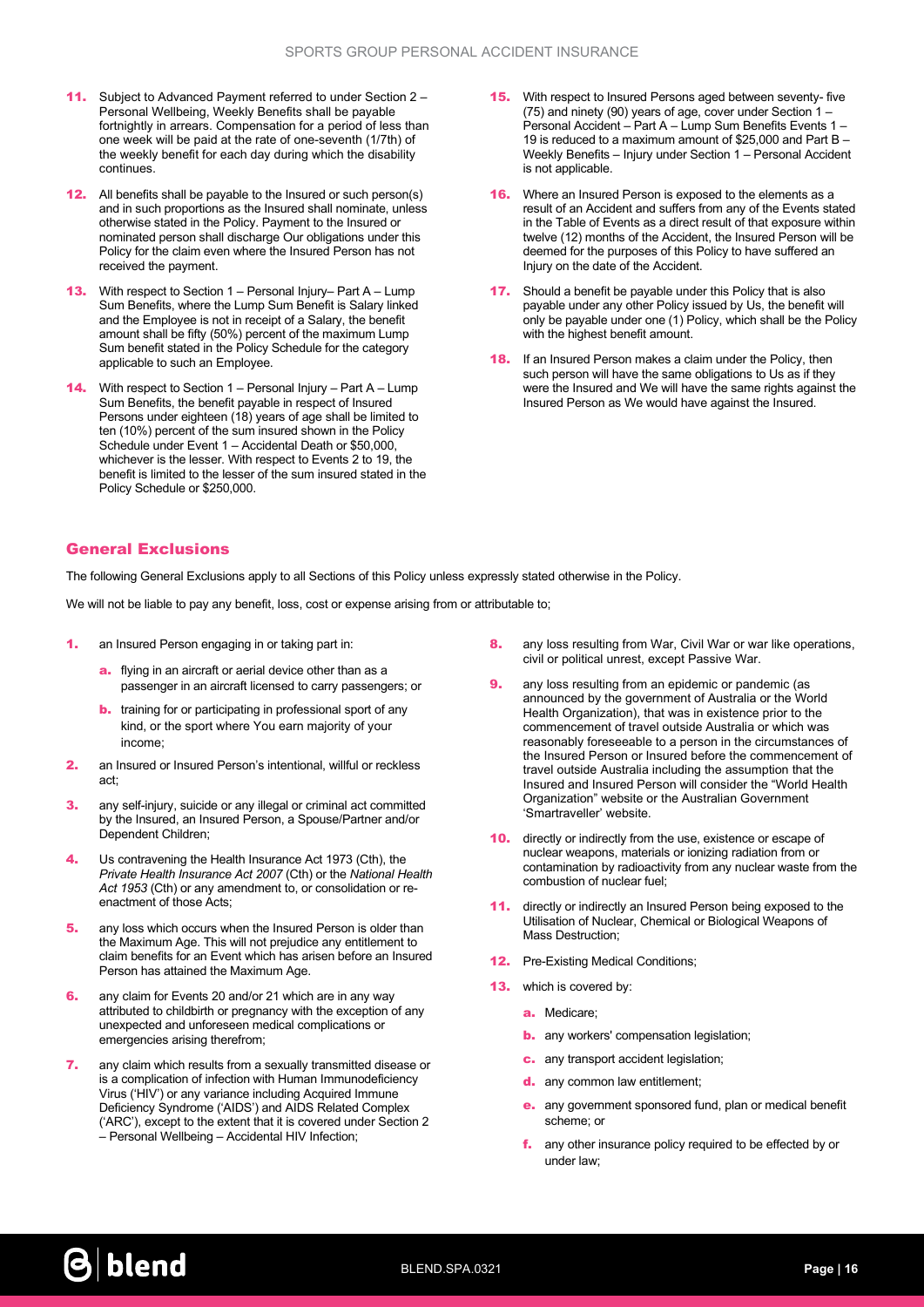## General Provisions

These General Provisions apply to all covers and the Policy unless expressly states otherwise in the Policy.

#### Aggregate Limit of Liability

Except as detailed below, Our total liability for all claims arising from any one (1) occurrence or series of occurrences shall not exceed the amount shown in the Policy Schedule against Aggregate Limit of Liability (A).

Our total liability related to any one (1) event giving rise to a claim under the Policy with respect to Passive War shall not exceed the amount shown in the Policy Schedule against Aggregate Limit of Liability (B).

Our total liability for all claims arising under the Policy during any one (1) Period of Insurance relating to Passive War shall not exceed the amount shown in the Policy Schedule against Aggregate Limit of Liability (C), with Our liability to cease at the end of the Period of Insurance, irrespective of whether travel outside Australia has been completed.

In the event that claims made under this insurance exceed the Aggregate Limit of Liability, then the amount by which claims exceed this limit will be proportionally reduced.

#### Alteration of Risk

The Insured must advise Blend Insurance Solutions as soon as is reasonably practical of any alteration of the Insured's business activities which increase the risk of damage, injury, liability or loss.

#### Assistance and Co-operation

The Insured shall co-operate with Us and upon Our reasonable request, assist in making settlements, in the conduct of law suits and in enforcing any right of contribution or indemnity against any person or organisation who may be liable to the Insured because of bodily Injury or damage with respect to which insurance is afforded under the Policy. In that regard, the Insured may be requested to attend hearings and trials and assist in securing and giving evidence and obtaining the attendance of witnesses. The Insured shall not voluntarily make any payment, accept fault, assume any obligation or incur any expense other than for first aid to others at the time of accident.

#### Cancellation

The Insured may cancel this Policy at any time by notifying Us in writing. The cancellation will take effect from 4:00pm on the day We receive the Insured's written notice of cancellation or such time as may be otherwise agreed.

We may cancel the Policy or any Section thereof, for any of the reasons set out in Section 60 of the Insurance Contracts Act 1984 (Cth). Cancellation by Us takes affect from 4:00pm on the day which is three (3) business days from the date We notify You in writing.

If the Policy is cancelled by either the Insured or Us, We will refund the Premium for the Policy less a pro-rata proportion of the Premium to cover the period for which insurance applied and less any nonrefundable government charges, taxes and levies.

However, We may not refund any Premium if We have paid a claim or benefit to the Insured or an Insured Person under the Policy.

Blend may not refund any applicable Agency Fee if the Policy has been cancelled outside the cooling-off period.

#### Instalment Policies

Where We have agreed that you may pay Your Premium by instalments there are special conditions apply to Your Policy.

If You have not paid Your Premium instalment by the due date without justifiable cause, We may do the following:

- Cancel Your Policy if any Premium instalment is unpaid for one month or more;
- In the event of a claim, not pay for any benefits You may be entitled to if an instalment is more than 14 days overdue;
- If an instalment is less than 14 days overdue, deduct the overdue amount from any claim settlement;
- For claims, deduct all outstanding Premium instalments which are unpaid from the settlement amount.

You are responsible for any bank fees or charges imposed or associated with lack of sufficient funds in Your account.

If You are renewing Your Policy and You paid Your previous Policy by instalments, We will continue to deduct instalments for Your renewed Policy, unless You tell Us otherwise.

#### Claim Notification

The Insured must notify Blend or Corporate Services Network ("CSN") as soon as reasonably possible but in any event no later than within thirty (30) days of an event that is likely to give rise to a claim. A failure to furnish Us with notice within the time provided in the Policy will not invalidate any claim but We may reduce Our liability under the Policy to the extent to which We have suffered any prejudice due to such failure.

### **Currency**

All amounts shown in the Policy are in Australian Dollars (AUD). If expenses are incurred in a foreign currency, then the rate of currency exchange used to calculate the amount payable in Australian dollars (AUD) will be the rate at the time of incurring the expense or suffering a loss.

#### Reasonable Care

The Insured and Insured Person's must take all reasonable care to prevent or minimise loss, damage, Injury or liability under this Policy.

#### Fraudulent Claims

If the Insured or any person covered under this Policy makes a claim or arranges for another party to make a claim that is in any way false, dishonest or fraudulent, then We may refuse to pay any such claim or treat the contract as though it never existed.

#### Other Insurance

In the event of a claim, the Insured or Insured Person must advise Us as to any other insurance that covers the same risk which are insured by this Policy, or that they are entitled to claim under or have access to.